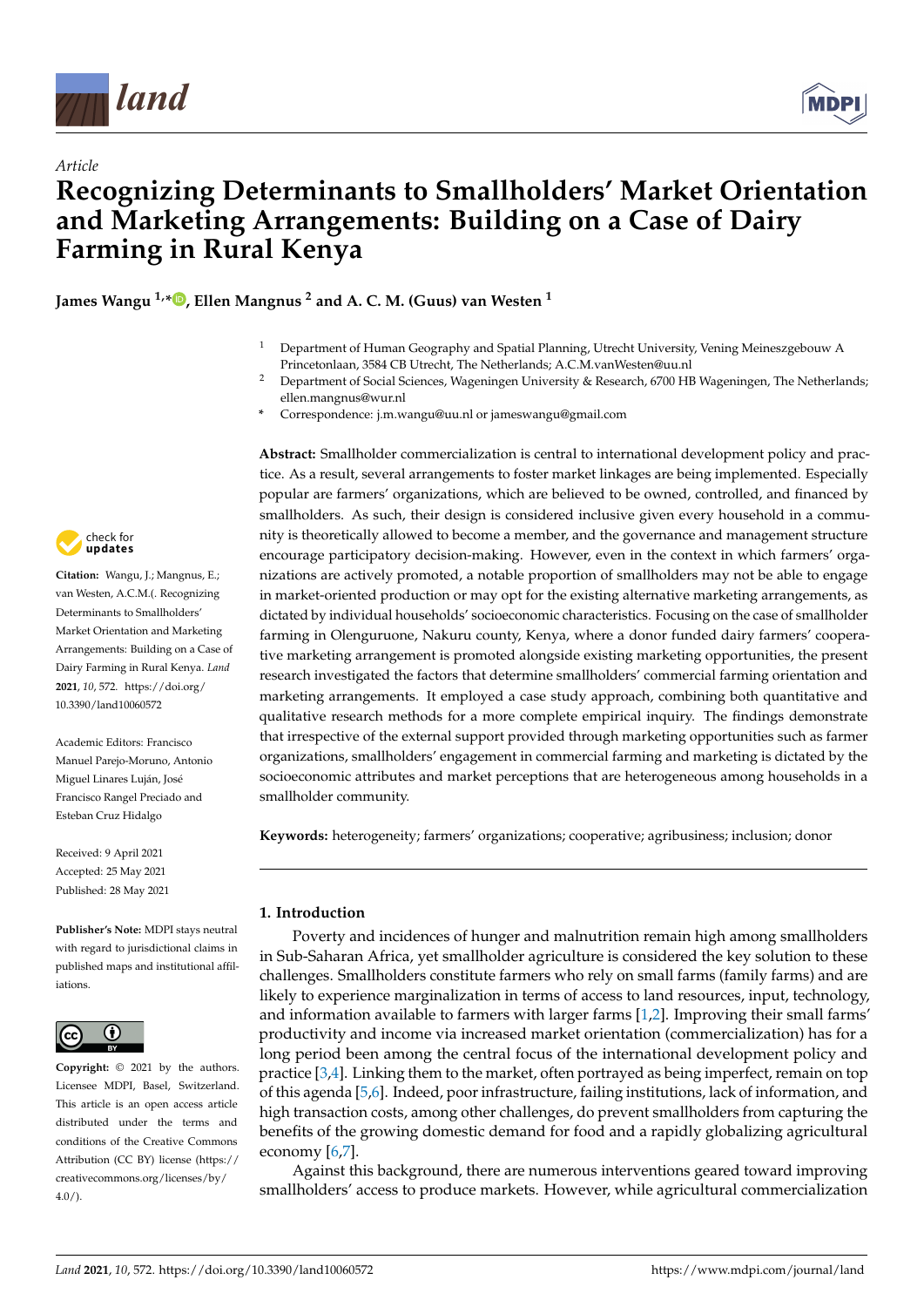does present opportunities for smallholders to enhance their livelihoods, rarely do scholars and policymakers question whether every farming household can effectively participate or benefit from their involvement, even with the external support. For the externally supported marketing opportunities to benefit smallholders, the support must adequately address the farming and marketing needs of the smallholders. This paper explores smallholders' market orientation and inclination towards specific marketing arrangements. It concentrates on establishing the determining factors to the latter aspect. Doing so will provide a better understanding of the potential success of donor funded interventions promoting specific marketing arrangements: an issue seldomly discussed in the literature.

In studying smallholders' market orientation and marketing strategy, we apply the actor-oriented approach, which focuses on how actors' (in this case smallholders') attribute affect their choices [\[8\]](#page-12-7). According to Long [\[9\]](#page-12-8), 'rural development represents a complex drama about human needs and desires, organizing capabilities, power relations, skills and knowledge  $[\dots]'$ . The actor-oriented approach, therefore, is a useful lens for ' $[\dots]$ explaining differential responses to similar structural circumstances, even if the conditions appear relatively homogeneous' Long [\[10\]](#page-12-9). In development interventions smallholders tend to be perceived as a passive homogenous group whose solution can be addressed by a specific intervention. However, as Long [\[9\]](#page-12-8) adds, smallholders should not be seen as 'passive recipients of intervention, but as active participants who process information and strategize in their dealings with various local actors as well as with outside institutions and personnel'. He (ibid) stresses on a need to put actors' choices in context which includes, but is not limited to, the distribution of power and/or resources, cultural disposition, past experiences, individual concerns, personal habits, lifestyle, peculiarities, emotions, and feelings [\[11\]](#page-12-10). In the present research we limit the context to individual smallholders' social and economic attributes, past marketing experiences, and individual concerns.

Under today's most popular pro-poor approach—inclusive business [\[12,](#page-12-11)[13\]](#page-12-12)—several arrangements to link smallholders to national, regional, and global markets have been pursued. Examples are cooperatives, contract farming, outsourcing, and market linkage through a lead farmer, but also the establishment of rural markets and auctions [\[14](#page-12-13)[–16\]](#page-12-14). Especially common are farmer organizations such as cooperatives [\[6,](#page-12-5)[14,](#page-12-13)[17\]](#page-12-15). Farmer organizations have become the centerpiece of pro-poor market development interventions in Sub-Saharan Africa [\[6](#page-12-5)[,18\]](#page-12-16) and are presumed to embrace the ideology of bottom-up empowerment. Owned, controlled, and financed by smallholders, their design is considered inclusive given that every household in a community is theoretically allowed to become a member, and the governance and management structure encourage participatory decision-making [\[19\]](#page-12-17).

The success of a farmer organization is pegged on its ability to achieve economies of scale, both in production and marketing through collective action [\[17\]](#page-12-15). To benefit from the collective opportunity, a smallholder must be a member of an organization that qualifies in terms of its capacity to enhance local production and support access to the market. However, numerous studies have shown that participation in a farmers' organization is determined by a wide range of factors, including production capacity as dictated by productive resources, education level, age, information, social capital, and distance to the produce selling center, among others [\[20–](#page-12-18)[22\]](#page-13-0). These findings suggest that not every smallholder gets to be part of a farmers' organization. At the same time, a few studies have demonstrated that smallholders' marketing strategies, i.e., whether to join a farmers' organization or use other marketing options, are similarly influenced by various socioeconomic characteristics [\[23](#page-13-1)[–25\]](#page-13-2). If this applies in the context where farmers' organizations are actively promoted through donor or government funded interventions, it would imply there is a discrepancy between the promoted marketing arrangements and the smallholders' needs. Given donor persistence in farmers' organizations, understanding the local outcome is critical for the future interventions.

The premise of this paper is that smallholders are diverse in terms of their socioeconomic attributes, farming experiences, and concerns, which in turn dictates participation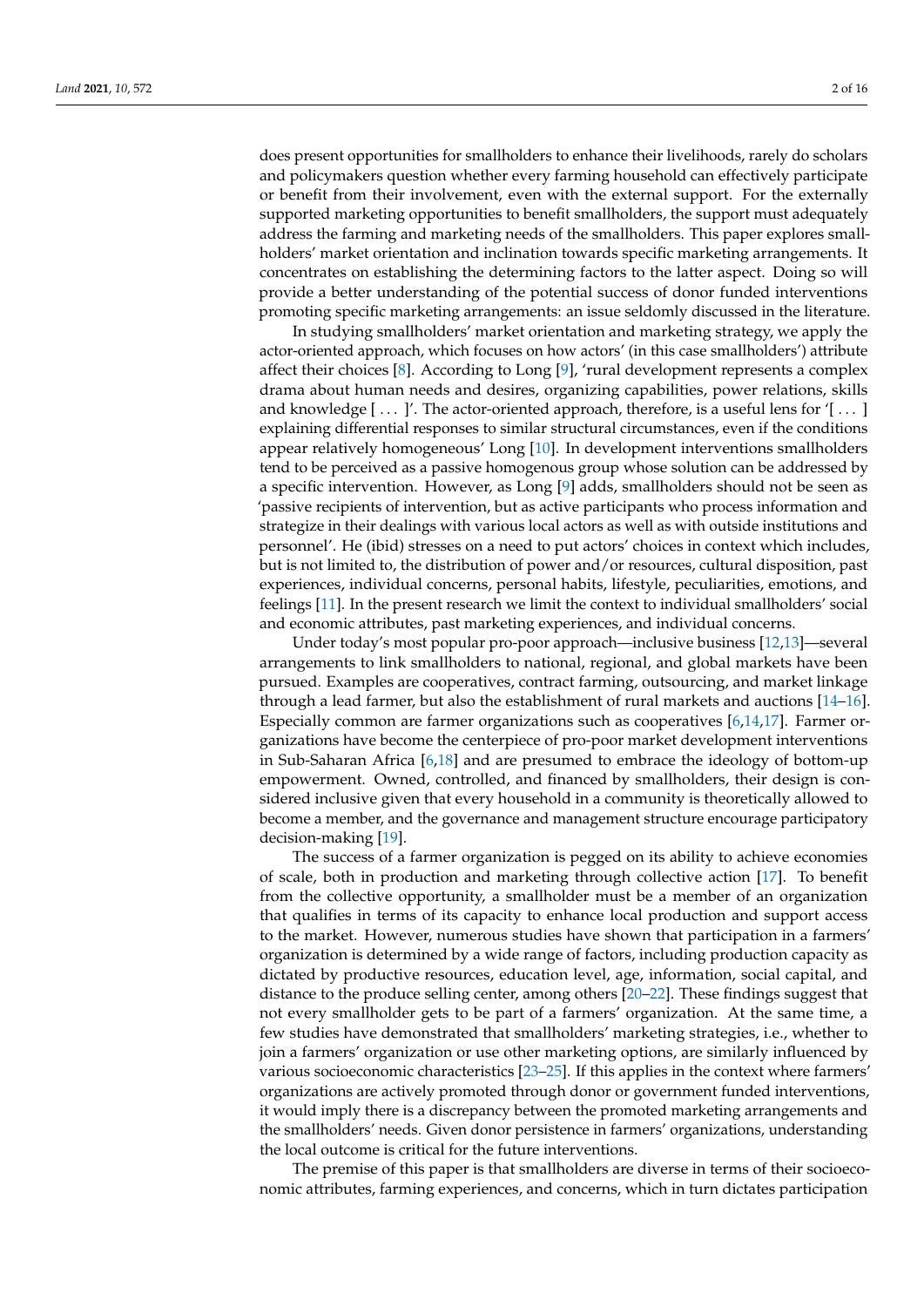in commercial farming, and individual households' goals and attitudes toward specific marketing strategies. By goals we mean what the farmers aim to achieve through a specific marketing arrangement, and by attitudes we mean marketing preferences as determined by experiences and factors unique to individual households. It is widely upheld that farmers' goals and attitudes vary at an individual level [\[26](#page-13-3)[–29\]](#page-13-4). Building on the literature on farmers' technology adoption, heterogeneity arising from, among other factors, farmer characteristics, asset endowments, risk preferences, and intertemporal factors, determines what farmers grow, their use of technology, and their land management practice [\[28\]](#page-13-5). For instance, it has been established that farmers' income, resource endowment, and/or access to credit affect crops choice, farming systems, and inclination towards a new crop, systems, or technologies [\[30,](#page-13-6)[31\]](#page-13-7).

Building on this background, the present research focus on a case of a donor funded farmers' cooperative marketing arrangement that is promoted alongside other existing marketing opportunities in rural Kenya. To better grasp issues in smallholder dairy farming and marketing landscape in the research community, it is imperative we delve into the evolution of Kenya's dairy sector, its relevance to the local economy, and current challenges.

## *Kenya's Dairy Industry*

The year 1925 can be seen as the naissance of Kenya's dairy industry, following the establishment of the Kenya Co-operative Creameries (KCC) by European colonialists with the aim of advancing an agenda on milk production, processing, and marketing in the country [\[32,](#page-13-8)[33\]](#page-13-9). When they left before independence (1963), their cattle were offered to the local people [\[34\]](#page-13-10) and land was 'subdivided and redistributed in line with the land reform movement' [\[35\]](#page-13-11), allowing smallholders to become the majority of milk producers in the country [\[36\]](#page-13-12). This necessitated KCC to incorporate smallholders in the enterprise, which it did by establishing the necessary infrastructure, most importantly regional cooling plants [\[35\]](#page-13-11). For decades the dairy sector was a monopoly under KCC, a state-led entity controlling the entire chain: milk collection, processing, and marketing [\[35,](#page-13-11)[37\]](#page-13-13). This arrangement provided for the government to dictate the prices at the producer and consumer levels [\[37\]](#page-13-13). However, due to the entry of new cooperatives as dairy processors: Meru Central Farmers Co-operatives Union (MCFCU) in 1983 and the Kitinda Dairy Farmers Co-operatives Society (KDFCS) in 1986, KCC lost its monopoly privilege [\[35\]](#page-13-11). Since then, Kenya has seen a proliferation of dairy companies and cooperatives that have entered and exited the market over time.

The dairy sector in African countries has seen a notable support from the international donor and development community. Between 1975–85, donor funding to the sector in developing countries amounted to USD 80 million a year, 25% of which came from local governments [\[38\]](#page-13-14). In Kenya, these funds enabled the government to provide subsidized dairy production services, including breeding, animal health, and milk production [\[33](#page-13-9)[,35\]](#page-13-11). This sector approach, however, ended following the government's adoption of a new policy on Economic Management for Renewed Growth that 'emphasized the need for small enterprises to be nurtured as beacons for future growth' [\[39\]](#page-13-15). This structural change that called for 'price decontrols, liberalization of marketing, government budget rationalization, and parastatal reform' [\[35\]](#page-13-11), led to a shift from the public to the private sector as an essential services provider but resulted in failure [\[40\]](#page-13-16). Furthermore, the implementation of these radical economic reforms, in addition to political influences and corruption within KCC led to the company's dissolution [\[32](#page-13-8)[,35\]](#page-13-11). As a result, informal diary traders, alongside a few private processors, proliferated to meet the processing and marketing demand previously controlled by KCC [\[34,](#page-13-10)[35\]](#page-13-11).

Kenya's dairy industry is regarded as vibrant [\[41\]](#page-13-17). According to the country's Dairy Board (KDB), the dairy sector is Kenya's largest agricultural sub-sector and a significant contributor to the national economy, accounting for '14% of the agricultural GDP and 4% of the national GDP' [\[42\]](#page-13-18). The growth of the sector is notable, experiencing an annual average rate of 5.3, 7, and 5.8 litres in milk production, processing capacity, and per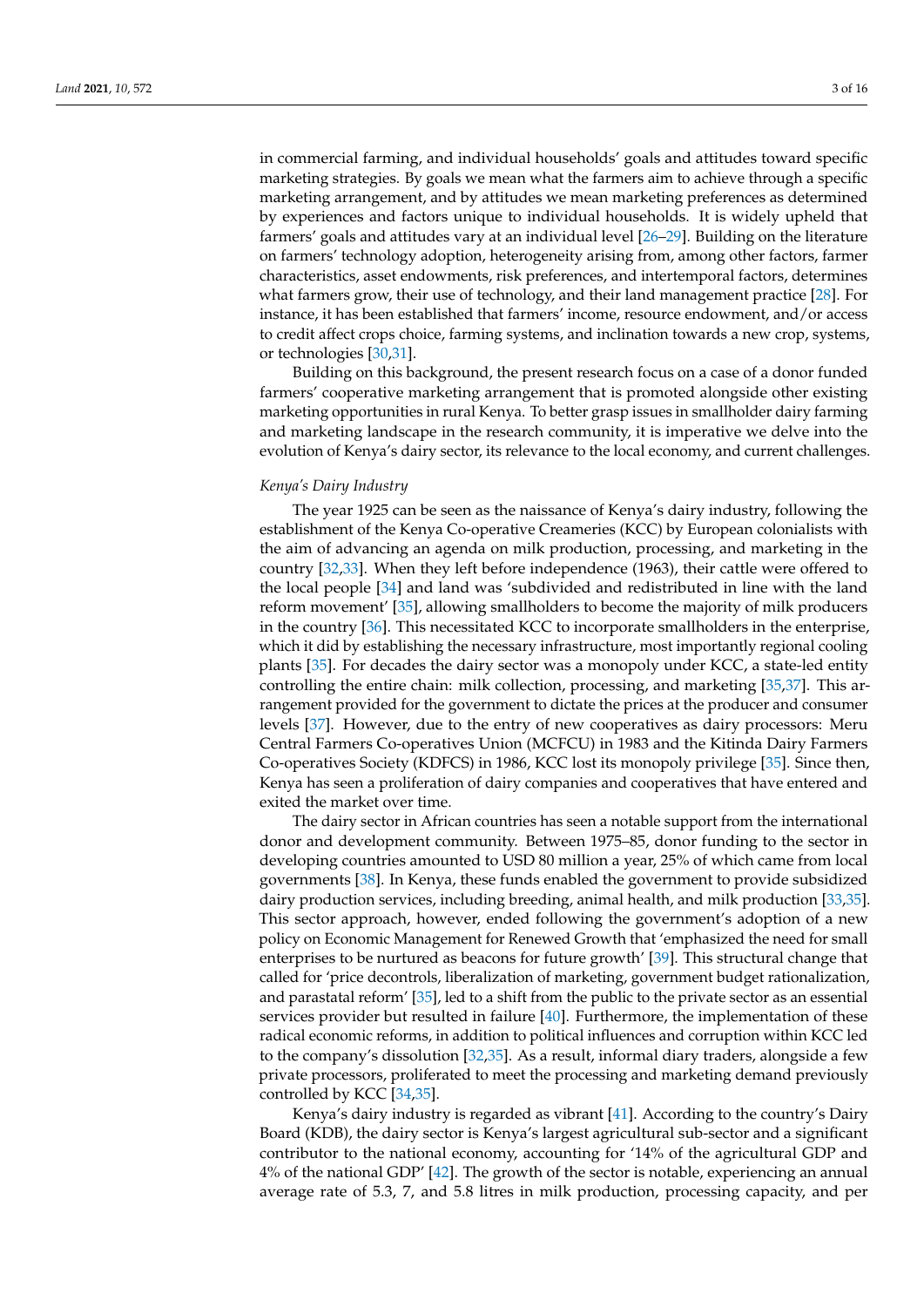capita consumption, respectively [\[42\]](#page-13-18). At an annual average of 117 L per year, Kenya's per capita milk consumption is among the highest in Africa [\[43\]](#page-13-19). Many Kenyans derive their livelihood from dairy farming; an estimated 1.3 million households keep dairy cattle [\[44\]](#page-13-20). Smallholder production accounts for more than 80 percent of the total raw milk output in Kenya, with the rest coming from large scale producers [\[45\]](#page-13-21). However, it is important to note that while a proportion of households engage in commercial dairy farming smallholders' communities in the country, there are also many that are not involved. Hence, they cannot directly benefit from the growing industry.

The raw milk market is dominated by informal traders, who control up to 80% of the total product of which only 16% undergoes either home or artisanal processing [\[46](#page-13-22)[–48\]](#page-13-23). Middlemen, commonly known as brokers and often viewed negatively as being exploitative to farmers, are among the key informal traders [\[48\]](#page-13-23). The rest is processed and marketed through competitive formal channels—those that do some processing prior to sale. While the number of the registered dairy processors in the country exceeds 30, only a few dominate the market. According to the available data, up to 80% of milk is traded through formal channels, including Brookside, New KCC, and SnipKnit [\[46](#page-13-22)[,48\]](#page-13-23). Together with other relatively small but reputable players these three big players are accused of operating in an oligopolistic manner [\[41](#page-13-17)[,46](#page-13-22)[,48\]](#page-13-23).

Cooperatives and farmers' groups are said to be crucial players in milk production and marketing in Kenya and are increasingly encouraged to be formed [\[40,](#page-13-16)[41,](#page-13-17)[46,](#page-13-22)[49,](#page-13-24)[50\]](#page-13-25). With respect to production, they provide various forms of support to their members, including supply of subsidized inputs, animal health services (artificial insemination and veterinary services), access to credit facilities, extension services, and bargaining power. As marketing agents, they collect, bulk, cool, and distribute milk either after processing, or sell it directly to processors and/or consumers. The bulking service is recognized by the government as essential for lowering the marketing costs for the farmers, thereby contributing to better returns [\[40\]](#page-13-16). In total, there are about 334 cooperatives and farmers' groups spread across the country according to the recent data from KDB [\[51\]](#page-13-26).

Despite the positive outlook, Kenya's dairy industry is faced with numerous challenges. Firstly, the milk production is considerably low due to, among other factors, shrinking farm sizes, poor animal husbandry, low quality feeds, diseases, a declining genetic base, and the impact of climate change  $[40,50]$  $[40,50]$ . Secondly, although there is a wide range of milk markets, the key players are faced with many challenges, including costly milk processing, an unstable supply of milk—characterized by cycles of scarcity and abundance—milk quality and safety issues, poor infrastructure, and risk of unhealthy competition from growing oligopolists in milk processing: problems linked to poor policy, regulation, and enforcement in the country [\[40](#page-13-16)[,41,](#page-13-17)[43](#page-13-19)[,45\]](#page-13-21). Thirdly, because of the oligopolistic nature of the milk market, sellers are forced to take the price offered by the big processors [\[41,](#page-13-17)[52\]](#page-14-0). These milk market's challenges keep producer prices down to a point where most farmers' revenues go below the cost of production [\[41\]](#page-13-17). Poor market access and low milk prices deter farmers from increasing their investment in milk production, thus these challenges constitute the key hurdles to the sector's growth [\[40](#page-13-16)[,49\]](#page-13-24).

Against these backdrops, the Kenyan government and the international development community alike perceive the dairy sector as a high potential agricultural sub-sector to boost local livelihood and food security [\[40,](#page-13-16)[53–](#page-14-1)[55\]](#page-14-2). To do so, various interventions aim at addressing the sector's growth bottlenecks by improving dairy productivity and marketing. The former effort entails increasing the production capacity of smallholders, whilst the latter's focus is on marketing formalization. It is argued that the heavy involvement of the informal traders makes quality control and standard enforcement difficult [\[40\]](#page-13-16). It is conceived that farmers' organizations, particularly cooperatives, present the best pathway for the smallholders to address these issues.

Recognizing that cooperative marketing arrangement in Kenya's dairy industry is conceived as among the ideal options for smallholder commercialization by government and the donor community, it is also important to presume that other existing marketing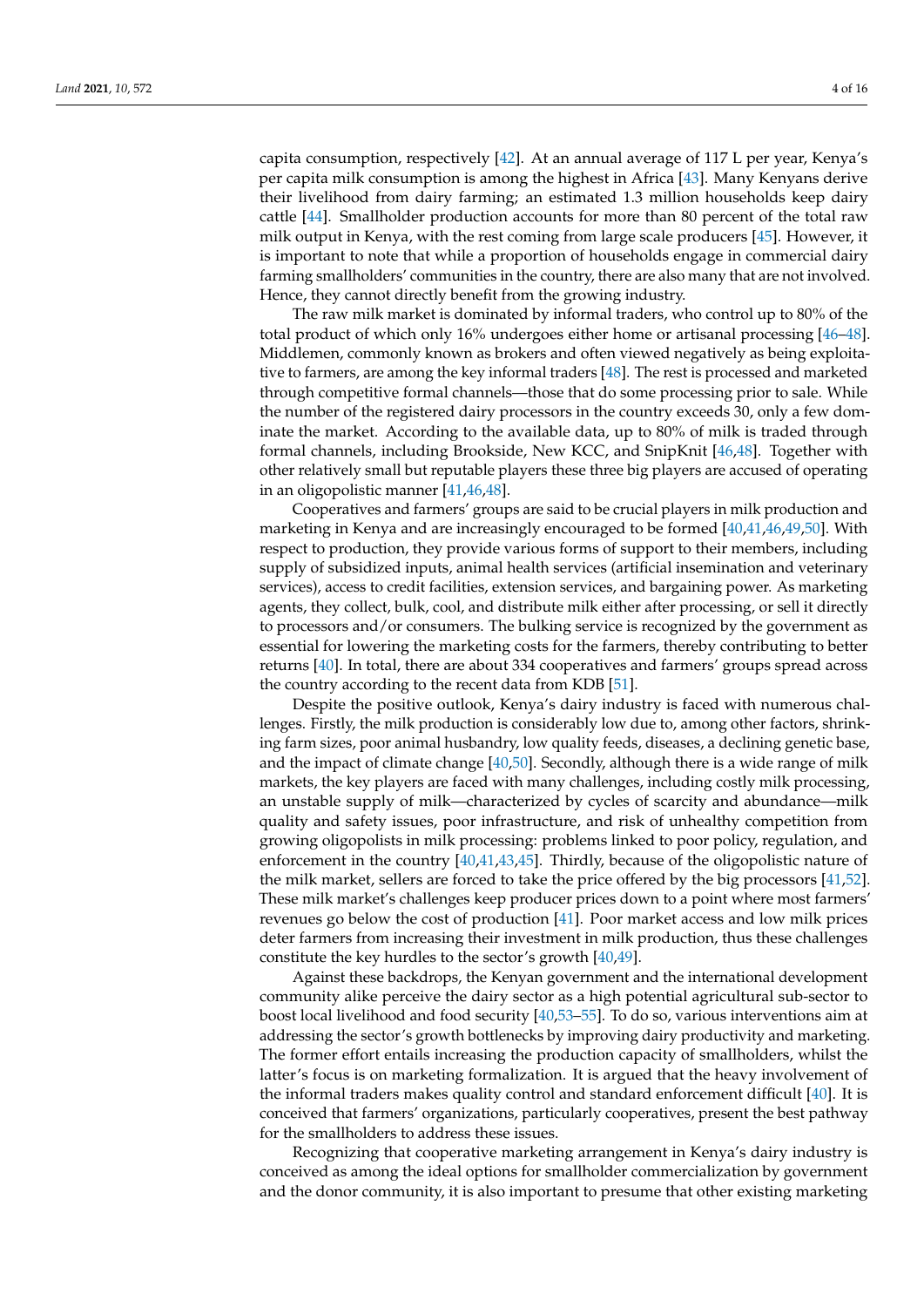opportunity serves a significant role in addressing farmers marketing needs not met by cooperatives. Given that little is known about the key determinants to smallholders' market orientation and inclination towards specific marketing arrangements, it becomes a relevant area of research. Hence, the aim of the present research. The study findings will be crucial for continued efforts to improve ways for advancing farmers' commercialization where applicable, as means to enhance their livelihoods and food security situations.

#### **2. Materials and Methods**

## *2.1. Case and Study Area Description*

This paper is based on fieldwork carried out in Olenguruone, a rural smallholder community located in the lower western part of Nakuru county, Kenya. Bordering the Mau Forest, Olenguruone has a favorable climate for tea and livestock production. Due to regional cold and wet annual weather conditions, food crops do not do well. Hence, there are incidences of food and nutrition insecurity. Through increased promotion by the local government and donor organizations, commercial dairy farming has become an essential contributor to local livelihoods. The practice is gaining popularity locally as it is considered more profitable than traditional livestock keeping. Development campaigns that encourage commercial dairy farming as a high potential undertaking to enhance local livelihood and food security amid diminishing farm plot sizes have been central to the growing interest. Donor organizations such as Denmark's Development Cooperation (DANIDA) and the SNV Netherlands Development Organization (SNV) have been promoting the practice through free farmers' training and by linking farmers to formal markets. Besides the external campaigns, members of the local elite who have attained some success in commercial dairy farming also serve as a source of influence in the community.

Currently, the dairy farmers in Olenguruone have three marketing options. One, a cooperative: Olenguruone Dairy Farmers Cooperative Society (ODFCS), which was established through the support of DANIDA. The cooperative acts as the marketing link between the farmers and a private company: *Happy Cow*, a national dairy manufacturing private company that supplies dairy products to leading supermarkets, restaurants, and hotels in the country [\[56\]](#page-14-3). In the period that this research took place, this arrangement was facilitated by a public–private partnership: Kenya Market-led Dairy Programme II (KMDP-II). KMDP-II, implemented by SNV and partners between 2016–2019, was financially supported by the Embassy of the Netherlands in Nairobi [\[53\]](#page-14-1). The goal of the program was to increase the competitiveness of the Kenyan dairy sector by enhancing smallholder access to inputs, training, and extension services, and formal market, improving sector management and governance, international linkages and partnership, milk quality, and providing policy and sector support [\[57](#page-14-4)[,58\]](#page-14-5). The second market player in Olenguruone is Brookside, regarded as the largest milk processing company in Kenya [\[59](#page-14-6)[,60\]](#page-14-7). The third market player consists of brokers, a collection of mobile individuals. Often using motorcycles, they buy milk at the smallholders' farm gate and supply to members of the community not producing their own milk, local restaurants, hotels, schools as well as to ODFCS and Brookside.

#### *2.2. Data Collection*

The present research applied a case study approach. It refers to 'an empirical inquiry that investigates a contemporary phenomenon within its real-life context; when boundaries and context are not clearly evident; and in which multiple sources of evidence are used' [\[61\]](#page-14-8). Mixed methods is a methodology of research that consistently combines quantitative and qualitative approaches, and is known to be embraced in case study research, was employed [\[62](#page-14-9)[,63\]](#page-14-10). A total of 333 individuals participated in this study. A cross-sectional survey involving 300 households was conducted between December 2018 and February 2019. The survey questions were designed to capture households' key social and economic characteristics, dairy farming practices for households involved in commercial dairy, marketing choices, and motivations. It encompassed four samples, three of which were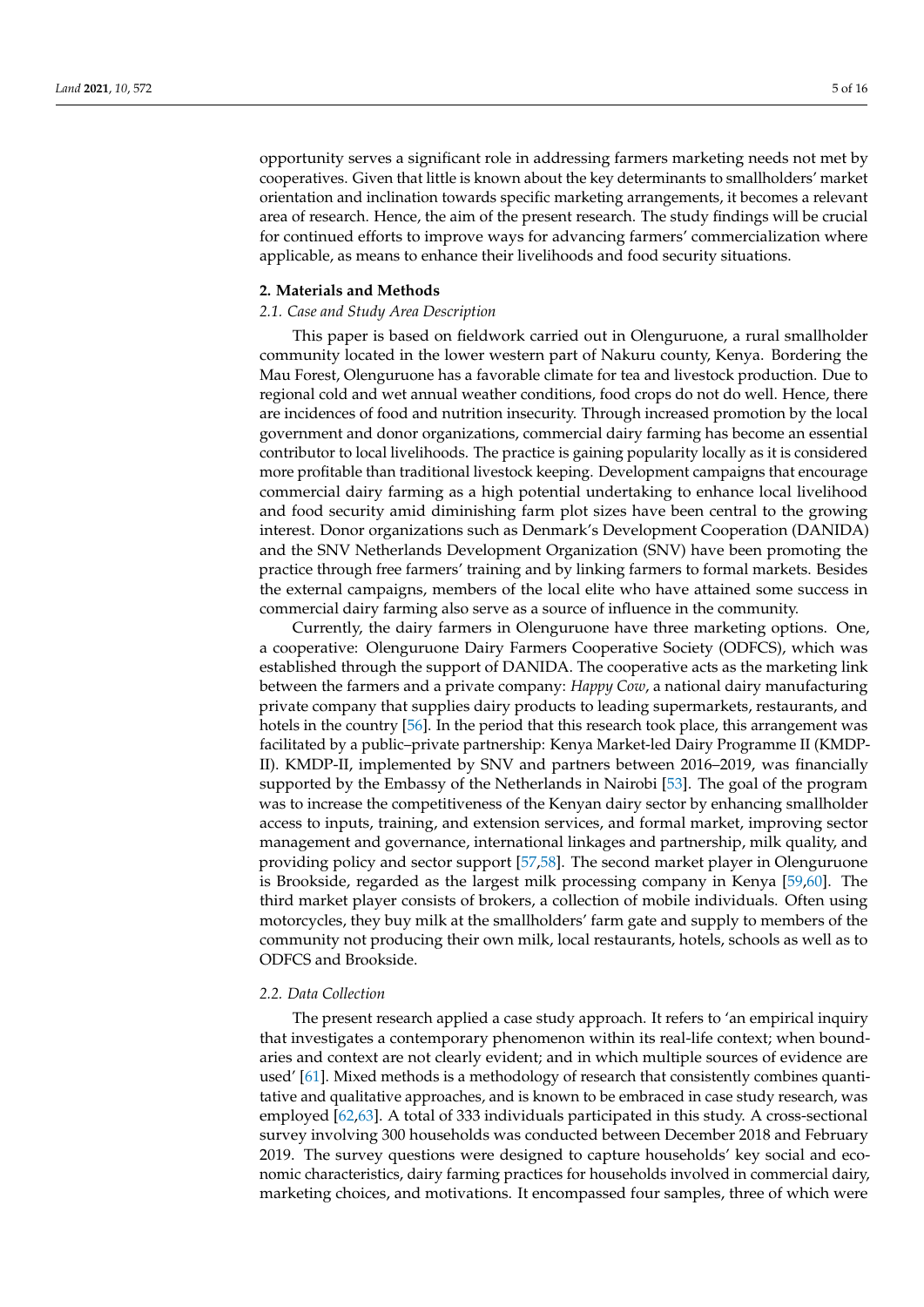generated based on the marketing outlets where smallholders in Olenguruone sell their milk. The survey respondents included: non-dairy farmers  $(N = 56)$ , dairy farmers selling milk to ODFCS ( $N = 154$ ), dairy farmers selling milk to Brookside ( $N = 49$ ), and dairy farmers selling milk to brokers ( $N = 42$ ). Non-dairy means farmers not engaged in milk production for sale, either because they do not keep dairy cattle, or their cattle do not produce enough to allow for commercial practice. Non-dairy farmers and dairy farmers selling milk to Brookside and brokers, were sampled through the snowball technique with the help of randomly surveyed ODFCS members. Most of the farmers in Olenguruone worked with the cooperative, hence the higher number of those recruited for this survey.

Qualitative data were gathered through semi-structured interviews and focus group discussions to triangulate and validate the findings from the quantitative (survey) data. The interviews were carried out with seven key informants to better understand the scope of commercial dairy farming in the community. Five of them were milk transporters (Transporter 1–5) for the cooperative. The other two were the cooperative's extension officers, in charge of milk production and dairy husbandry (Extension 1), and production improvement (Extension 2). In addition to key informants, five farmers (one respondent) per group were also interviewed. Three focus groups discussions were made up of 6–8 farmers—men and women. The three groups represented farmers selling to the cooperatives and brokers, and those not engaging in commercial dairy farming. Brookside farmers were not involved in the focus group discussions due to unavailability. The interviews and focus group discussions were complemented by observations and informal talks with smallholders and cooperative staff during the field visits.

#### *2.3. Data Analyses*

Social and economic attributes affect any farmer's farming practices [\[64\]](#page-14-11). We set out to explore whether smallholder households' agricultural production assets, education level, age, and non-farming income influence their participation in commercial dairy farming. For inter-household economic data consistency and reliability we limited the production assets variables to: farm plot sizes, crops, and livestock [\[29\]](#page-13-4). Since livestock species vary in size or value, to ensure a standardized unit of measurement as a means of inter-household comparison, this paper adopted the Tropical Livestock Unit (TLU) measurement tool. TLU is a weight-based species exchange ratio used to compare tropical livestock [\[65,](#page-14-12)[66\]](#page-14-13). Through TLU '[ . . . ] different species of different average size can be described by a common unit and compared'  $[66]$ . We use the TLU conversion factors (cattle = 0.7, sheep and goats =  $0.1$ , and chicken =  $0.01$ ) as presented by Jahnke [ $67$ ].

For those leaning to the market production, given a range of local marketing opportunities, they decide based on their needs where to sell their milk. By needs we refer to the external support to improve production such as input convenient access and subsidies, credit, and extension services, amongst others, that are common in cooperative and contract farming business arrangements. A smallholder in need of production support as dictated by their production assets is likely to work with a marketing outlet that provides such support. Furthermore, as Berkhout et al. [\[29\]](#page-13-4) indicate, 'additional income allows farmers to move away from subsistence production and allows for a more market-oriented production strategy'. Market preference is also influenced by the market features such as prices, payment period, and supply chain transaction costs [\[28\]](#page-13-5). For instance, higher prices and shorter payment periods are likely to motivate some smallholders' marketing choices.

Of the social aspects, education level and age are known to influence smallholders' cooperative membership [\[68–](#page-14-15)[70\]](#page-14-16). According to Bernard and Spielman [\[70\]](#page-14-16), a higher education level increases the chance of a cooperative membership. Fischer and Qaim [\[69\]](#page-14-17) find that young people are less interested in joining collective marketing. We also explore smallholders' individual marketing experiences in the past and current concerns on milk marketing, particularly due to widely known continuous failure of cooperatives in Kenya, and the resentment at middlemen for lack of consistency and reliability.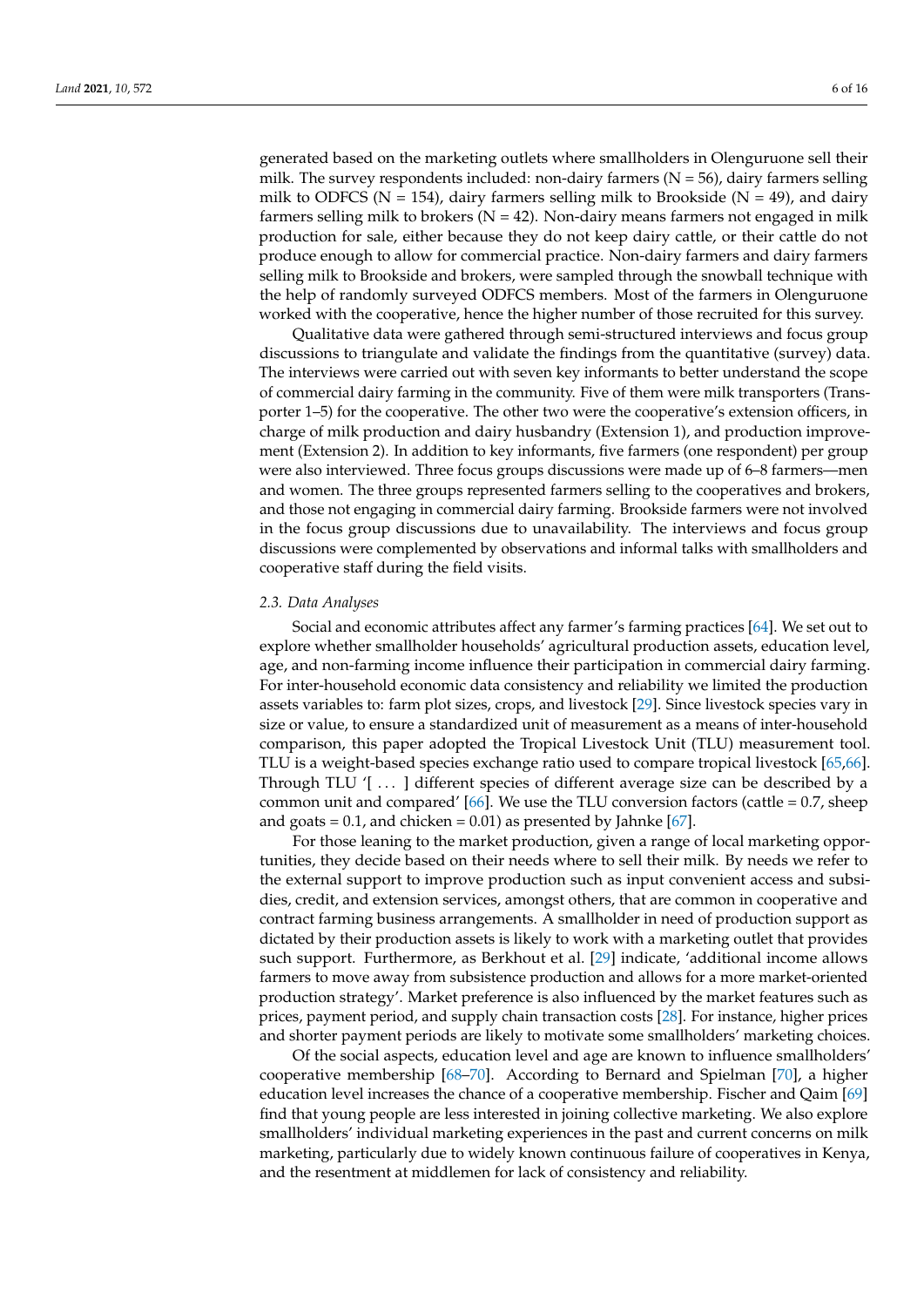The quantitative data were analyzed using STATA (version 13). The descriptive outputs derived from these data included frequency and summary tables, and *t*-tests. These outputs were used to describe the households' farming characteristics and to illustrate the households' heterogeneity. To assess smallholders' diversity influence on marketing choice, we conducted a multinomial logit model that allowed us to estimate the probability of marketing choice ('0' = Brookside, '1' cooperative (ODFCS), '2' = brokers) based on selective socioeconomic attributes. A multinomial logit regression 'is used to predicting categorical placement' in instances where 'more than two dependent variables' are involved—(smallholder marketing choice), 'based on multiple dependent variables'— (households farming characteristics)' (Starkweather and Moske [\[71\]](#page-14-18). The statistical results were triangulated by the qualitative data, which were analyzed for themes, patterns, and quotes.

#### **3. Findings**

#### *3.1. Olenguruone Smallholder Households' Characteristics*

Typical of rural smallholder communities in developing countries, nearly all the households surveyed practice mixed agriculture where they keep at least one kind of livestock besides crops production. At least 96% of the households owned cattle and 68% owned a goat. Alongside the livestock, maize, tea, and potato are important sources of local livelihood, and are produced by 90%, 55%, and 53% of the households, respectively.

Table [1](#page-6-0) presents the findings on the households' characteristics in the four respective groups. It appears that the farmers in the different groups vary in terms of personal and farm characteristics. Among the notable factors is the fact that farmers in the non-dairy group own the smallest farm plot sizes and the least livestock in the community and have the lowest annual income. The results show that farmers in the cooperative category, and particularly those in the Brookside group, have relatively more farming assets: farm plot sizes and livestock. Overall, the marketing options appear aligned with the farmers' socioeconomic features, whether they are engaging in commercial dairy farming or not.

|                           | <b>Marketing Options</b>   |                        |                            |                          |  |  |
|---------------------------|----------------------------|------------------------|----------------------------|--------------------------|--|--|
| Variables                 | <b>Non-Dairy</b><br>(Mean) | <b>ODFCS</b><br>(Mean) | <b>Brookside</b><br>(Mean) | <b>Brokers</b><br>(Mean) |  |  |
| Age                       | 43.7                       | 49.3                   | 48.1                       | 44.0                     |  |  |
| Family size               | 3.9                        | 4.9                    | 3.8                        | 3.6                      |  |  |
| Farm plot size (acres)    | 3.3                        | 6.4                    | 6.6                        | 4.0                      |  |  |
| Total annual income (KES) | 239,802.5                  | 301,430.5              | 344,298.3                  | 262,711.4                |  |  |
| TLU                       | 3.0                        | 5.7                    | 5.8                        | 4.0                      |  |  |
| Dairy TLU                 | 0.6                        | 1.5                    |                            | 1.2                      |  |  |

<span id="page-6-0"></span>**Table 1.** Comparing smallholder households' characteristics.

Figure [1](#page-7-0) provides information on the influence of key household characteristics to engaging in commercial dairy farming and the choice of marketing arrangement (%). The households' gender representation in all the groups seems to be relatively similar, with the majority of the households (%) being male headed. To a certain extent, the household's head level of education, specifically secondary education, seems to a primary factor to whether the household engages in commercial dairy farming or not and marketing channel. It appears that households not engaging in commercial dairy farming are more likely to pursue businesses and/or wage labor. Only a few of the farmers in all groups seems to be formally employed. Access to loans seems to be aligned with different marketing options. The majority of the farmers in Olenguruone appear to have access to an information medium (television/radio).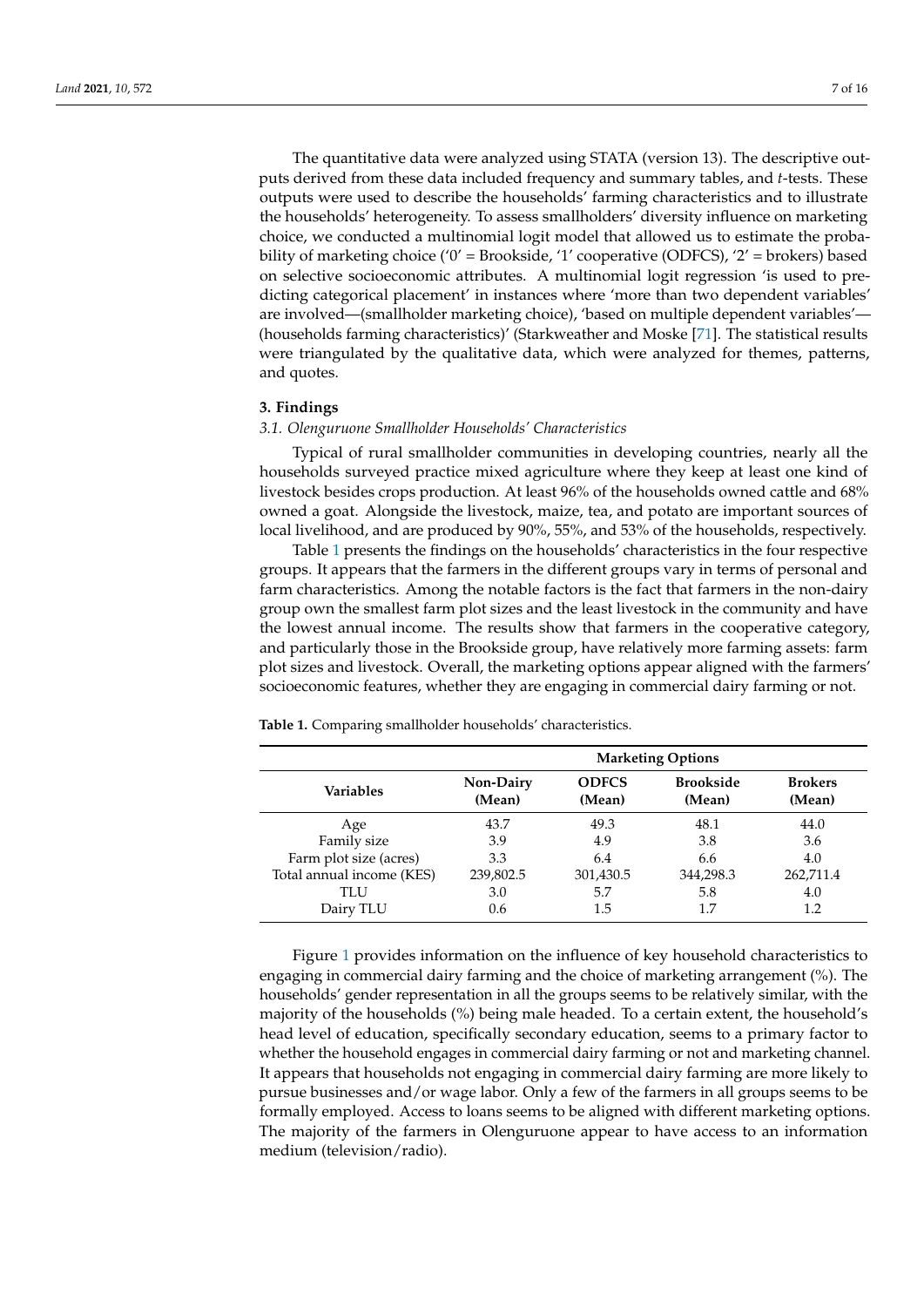<span id="page-7-0"></span>

**Figure 1.** Household's representation by gender, education, non-farm income, and loan procurement*.* **Figure 1.** Household's representation by gender, education, non-farm income, and loan procurement.

# *3.2. Smallholders' Market Orientation and Inclination to Specific Outlet 3.2. Smallholders' Market Orientation and Inclination to Specific Outlet*

From the descriptive results, it is apparent that not every household in Olenguruone From the descriptive results, it is apparent that not every household in Olenguruone engages in commercial dairy production, even though as the data show, at least 90% keep engages in commercial dairy production, even though as the data show, at least 90% keep cattle and 83% of the non-dairy households own dairy cattle. It is indicated that farmers cattle and 83% of the non-dairy households own dairy cattle. It is indicated that farmers in in non-participant group have relatively less production resources, given that they own non-participant group have relatively less production resources, given that they own the smallest farm plot sizes and the least livestock (dairy or non-dairy). Their annual income is aligned with their resource scarcity situation. During interviews, the cooperative extension officers added that some in this group—those keeping livestock—lack a genuine interest to engage in commercial dairy farming as an economic activity. They attributed the behavior to local culture. In a Kalenjin community, every household is expected to own dairy cattle. Furthermore, milk is an important part of the local diet, especially for young children in a household. For these households, having a cow simply secures milk for them. Their lack of interest in commercial dairy farming is exemplified by their poor livestock husbandry and not being attentive to animal dietary needs. They tend to they send the livestock to open fields and the nearby Mau forest and leave them there for days, an environment significantly lacking in nutritious animal feeds (Interviews). Drawing on these deductions, it appears that participation in commercial dairy farming seems to depend on households farming characteristics. Those identified in the present case include the level of access to production resources—the relatively well-off are engaged and have knowledge—for some, dairy farming is not considered an important economic activity beside supplying milk to the household.

marketing options. The majority of the farmers in Olenguruone appear to have access to

Indeed, the smallholders' marking options appear to be influenced by individual Indeed, the smallholders' marking options appear to be influenced by individual households' socioeconomic attributes. A multinomial logistic regression was conducted households' socioeconomic attributes. A multinomial logistic regression was conducted to assess which of the attributes were associated with which marketing arrangement. to assess which of the attributes were associated with which marketing arrangement. Table [2](#page-8-0) shows the results of the regression model's estimation with marketing options as Table 2 shows the results of the regression model's estimation with marketing options as the three-level dependent variable ('0' Brookside, '1' ODFCS, '3' brokers) and selective socioeconomic attributes as dependent variables—farm plot size, dairy cattle ownership, and annual income. To ensure consistency in the present model, we only incorporated the three groups engaged in commercial dairy production. Based on the results ( $\chi$  = 21.95,  $p = 0.001$ ), there is enough information in the model to explain smallholders' market inclination. The results indicate that the smallholders' marketing outlet is significantly explained by the number of dairy cattle owned by a household. According to the estimation, an increase in dairy TLUs (milk producing cattle) by a single unit, decreases the likelihood of a household preferring ODFCS to Brookside as the market outlet by a factor of 0.76. A similar trend applies to brokers. An increase in a household's dairy cattle one unit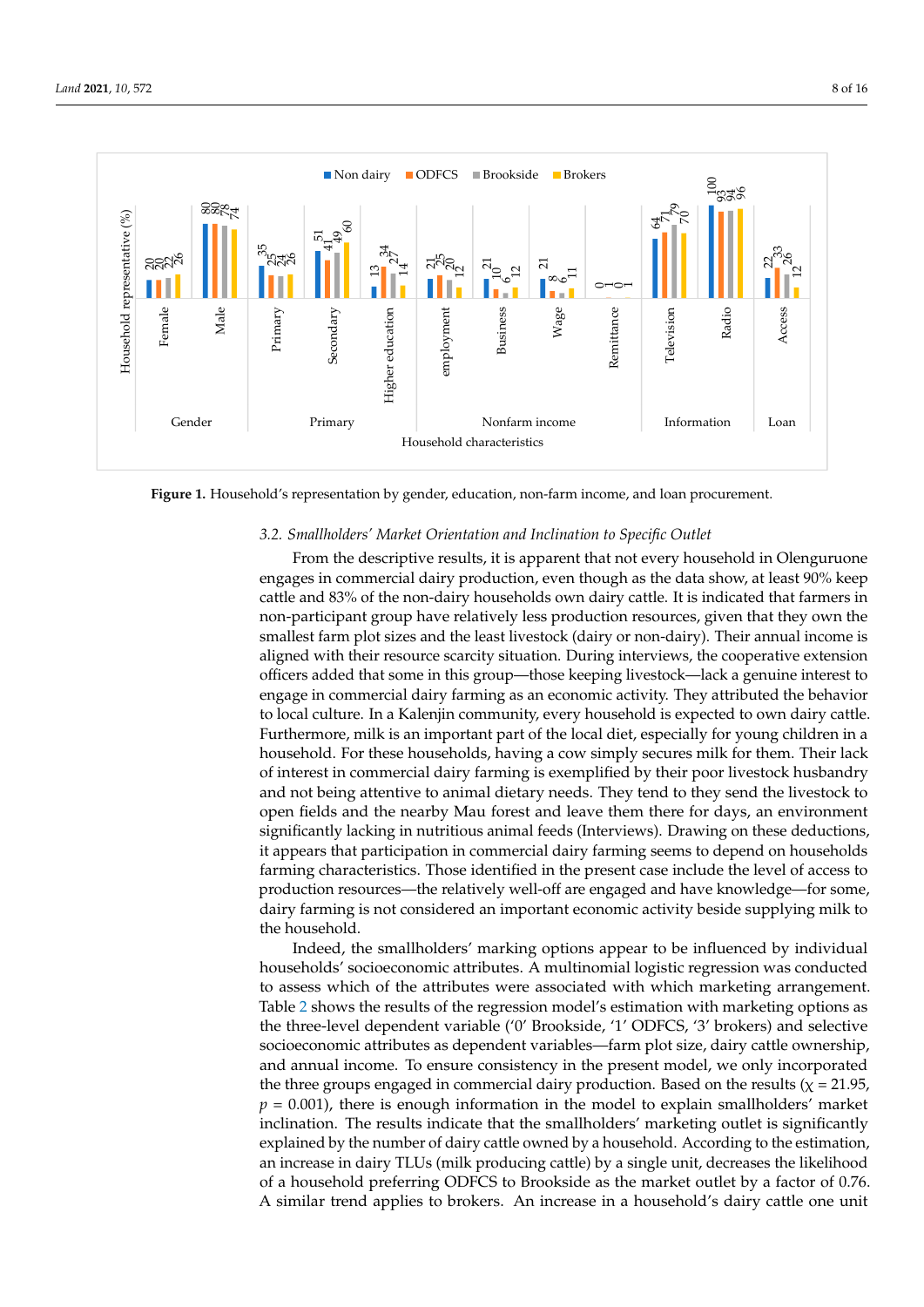decreases the preference of brokers to Brookside by a factor of 0.90. Based on model's results, production capacity is the only determinant for where farmers sell their milk. An explanation to the results and information on other non-farm factors influencing marketing options are provided below.

| <b>Variables</b>                 | Coef.    | St.Err. | t-Value | <i>p</i> -Value      | [95%<br>Conf | <b>Intervall</b> | Sig |
|----------------------------------|----------|---------|---------|----------------------|--------------|------------------|-----|
| <b>Brookside</b><br><b>ODFCS</b> |          |         |         |                      |              | $\bullet$        |     |
| Farm plot size<br>(acres)        | 0.39     | 0.242   | 1.61    | 0.107                | $-0.084$     | 0.864            |     |
| Dairy TLUs                       | $-0.763$ | 0.334   | $-2.28$ | 0.022                | $-1.418$     | $-0.108$         | **  |
| Annual Income<br>(KES)           | $-0.157$ | 0.205   | $-0.76$ | 0.445                | $-0.56$      | 0.246            |     |
| <b>Brokers</b>                   |          |         |         |                      |              |                  |     |
| Farm plot size<br>(acres)        | $-0.442$ | 0.3     | $-1.47$ | 0.141                | $-1.03$      | 0.146            |     |
| Dairy TLUs                       | $-0.902$ | 0.457   | $-1.97$ | 0.048                | $-1.798$     | $-0.006$         | **  |
| Annual Income<br>(KES)           | 0.009    | 0.263   | 0.03    | 0.973                | $-0.506$     | 0.524            |     |
| Mean dependent var               |          |         | 0.972   | SD dependent var     |              | 0.604            |     |
| Pseudo r-squared                 |          |         | 0.048   | Number of obs        |              | 250.000          |     |
| Chi-square                       |          |         | 21.951  | Prob > chi2          |              | 0.001            |     |
| Akaike crit. (AIC)               |          |         | 447.505 | Bayesian crit. (BIC) |              | 475.677          |     |

<span id="page-8-0"></span>**Table 2.** Multinomial logistic regression estimating households' dairy market inclination.

 $*$ <sup>\*</sup> *p* < 0.05.

Although the model shows that farm plot sizes and annual income do not seem to directly explain smallholders' marketing outlet (Table [2\)](#page-8-0), they certainly do contribute to the households' dairy production capacity. The descriptive results indicated that smallholder households selling their milk to Brookside constitute those most well-off in terms of production assets, having the largest farm plot sizes and highest annual income (Table [1\)](#page-6-0). They also keep the most livestock (largest average TLUs). It is, therefore, reasonable that smallholders inclined to sell to Brookside as a market option have the largest dairy production capacity in the community, which is made possible by their above average assets.

Additional information from the survey data and interviews with farmers and key informants add depth to the smallholders' interest in Brookside as a marketing choice. The trust issue is brought up as among the determinants. Smallholders working with Brookside said they do not trust the cooperative, quoting management problems, inefficiency, and a lack of transparency. The cooperative management is accused by its members of deducting part of the income from daily milk supply. According to the management, the deduction is meant to be part of shareholding and a yearly bonus, yet none of the members have received the payment despite maturation period and regular follow ups. Furthermore, no explanation has been given by the cooperative leadership. The second issue involves the prices of milk for the different market outlets. Compared to ODFCS, Brookside and brokers offer better prices. The survey data shows that 54% of the smallholders selling their milk to Brookside were partly attracted to the outlet by their better prices (KES 38/litre) compared to cooperative's (KES 32/litre). In a smallholder community, KES 6/litre difference is a substantial amount.

Despite being regarded as unreliable and inconsistent, particularly by farmers working with Brookside, brokers seem to serve a proportion of farmers in the community. What motivates farmers who sell their milk to brokers? Firstly, and perhaps the most important reason is that they pay in cash at the farm gate, an option that neither Brookside nor ODFCS provides. These two pay their farmers on a monthly basis. For smallholders in this category, access to regular cash to meet their daily needs is a challenge, thus they turn to milk income (smallholder interviews). Indeed, drawing from the descriptive results (Table [1\)](#page-6-0), households in this category are least represented among those with non-farm income. Overall, only 29% of households selling milk to brokers have a non-farm income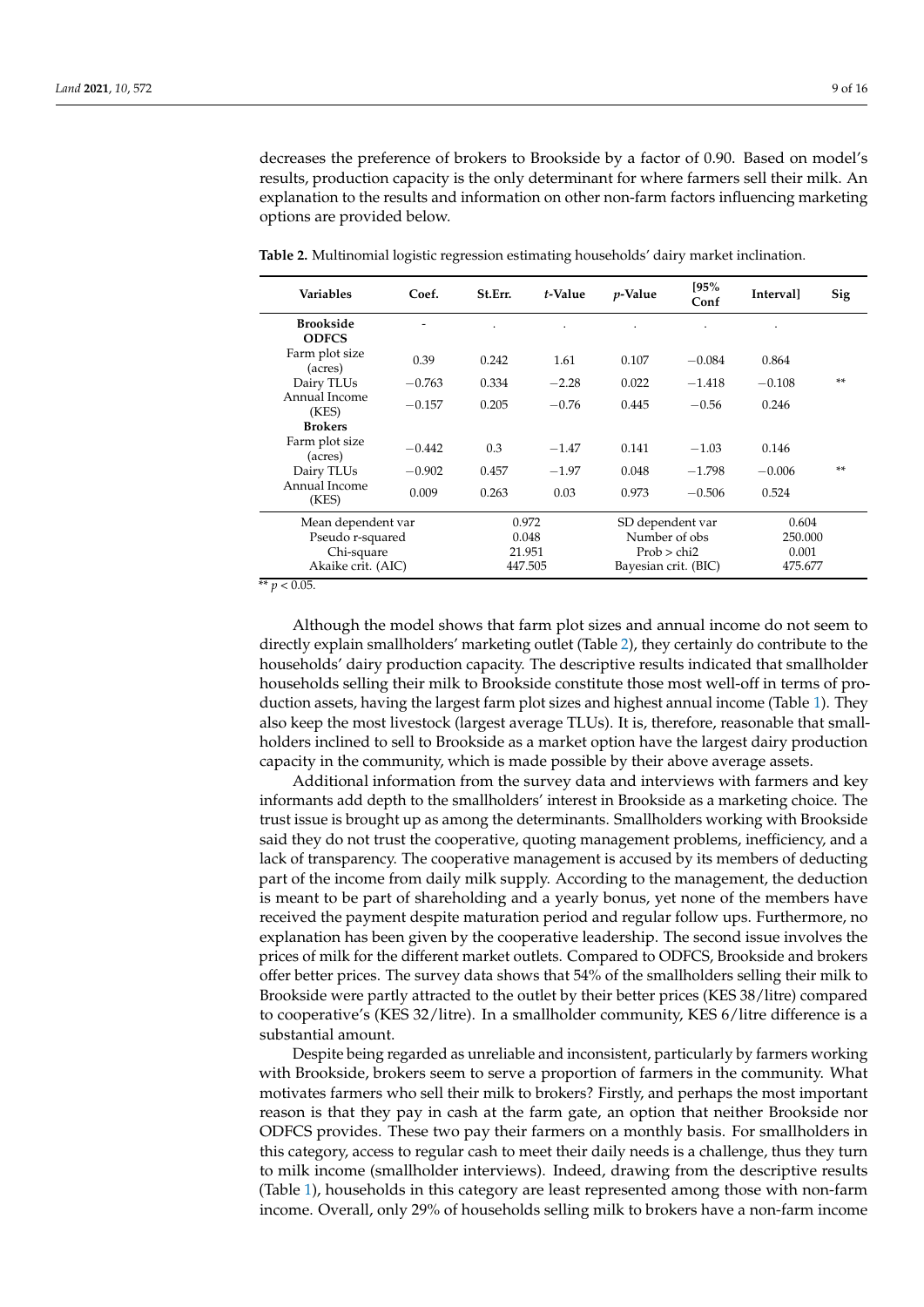source. The second reason farmers are attracted to brokers is their better price. As indicated by 80% of all their farmers, brokers offer the highest price of the three market outlets (KES 45/litre). Indeed, cash in hand and good prices are an extra appeal to the poorest dairy farmers in the community.

Given the complaints of less pay and trust issue in the cooperative approach, the question remains: what makes smallholder in Olenguruone work with the ODFCS? The survey responses to this question indicated that ODFCS provisions to their members is the main reason that it attracts its farmers. Members of ODFCS can obtain subsidized agricultural inputs and services, including animal feeds, fertilizers, veterinary (artificial insemination) and extension services, and financial advances. They are permitted to make their payments for the advances through a check off system, which they find highly convenient (FGD). These claims align with statements made by the extension officers, who maintained that farmers in the cooperative tend to struggle with raising enough funds for farming input and other related needs, thus the possibility of borrowing from the cooperative becomes a motivation for membership. Indeed, this is among the objective of a cooperative set-up: to support smallholders to increase the quality of their milk production and productivity as well as improve the quality of produce. In light of this, establishment ODFCS seems vital for the Olenguruone dairy landscape—linking local smallholders to farming inputs so they can increase their production capacity and access to formal dairy market. While in this respect ODFCS close a vital gap in dairy farming needs in Olenguruone, the data members milk supply shows a rather uninspiring outcome. Supplying an average of 3.8 litres a day, smallholder households working with ODFCS amount to an average of 114 litres per month, which is equivalent to KES 3648 (inclusive of costs of production). Figure [2](#page-9-0) shows the average milk supply to ODFCS in the months of October 2018 through April 2019. These low returns suggest that these farmers production capacity and the support they get from the cooperative does not amount to much. As a result, it seems the cooperative does not seem to substantially improve local livelihoods nor does it enable economies of scale, a situation which can be expected if it attracted farmers *Land* **2021**, *10*, x FOR PEER REVIEW 11 of 16 with relatively higher volumes that the current membership.

<span id="page-9-0"></span>

**Figure 2.** Farmers' average monthly milk supply to ODFCS. **Figure 2.** Farmers' average monthly milk supply to ODFCS.

#### **4. Discussion 4. Discussion**

Generally, it is widely acknowledged among policymakers and development Generally, it is widely acknowledged among policymakers and development practitioners that commercial orientation has benefits for smallholders, especially where farmers' organizations—cooperatives—are adopted to exploit economies of scale considered impossible f[or](#page-14-19) [the](#page-14-20) individuals [72,73]. Hence, the continued push for policies and interventions that promote smallholders' participation in commercially viable value chains through farmers' organizations such as ODFCS. ODFCS is presented as an ideal opportunity that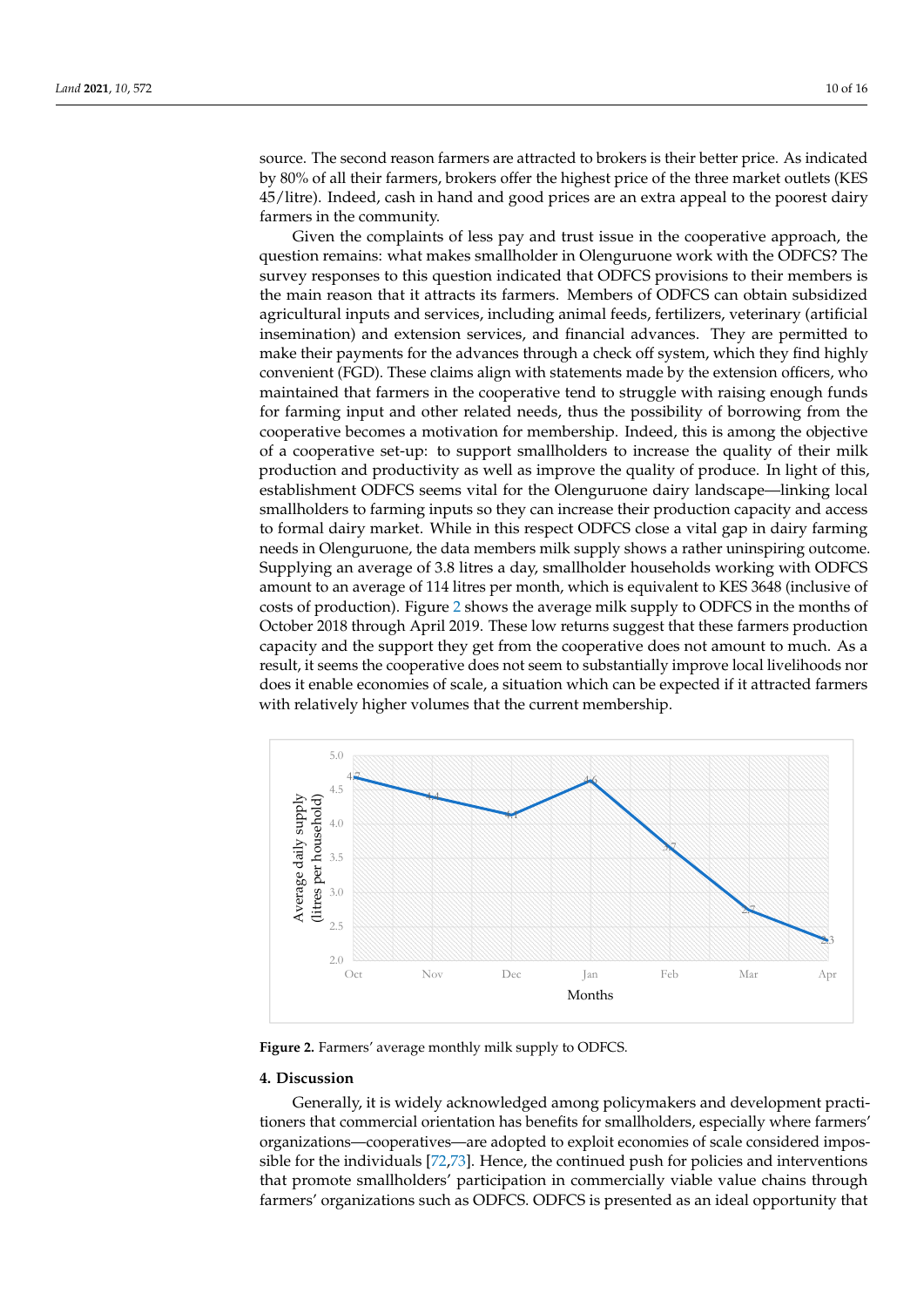smallholders in Olenguruone should be keen to exploit. In doing so, however, there is no attention accorded to '[ . . . ] existing lifeworlds of the individuals and social groups affected', specifically the existing marketing opportunities in the community and the fact that some smallholders choose not to pursue dairy farming due to limited resources [\[10\]](#page-12-9). Simply put, the interventions promoting ODFCS did not conduct actor-oriented analyses which helps map local  $[$   $\dots$   $]$  everyday life experiences and perceptions of the individuals and groups concerned' (ibid).

From the present research findings, it is evident smallholders' integration into a cooperative marketing opportunity, irrespective of external support, is dictated by individual smallholders' socioeconomic attributes, among other factors. This implies that the smallholders (actors) participation in the cooperative marketing arrangement or lack-thereof, is dictated their socio-economic characteristics, which essentially inform their agency on where to sell their milk. We demonstrate that the differences in the households' socioeconomic attributes ranging from farm plot sizes, family size, livestock holding, income, and income sources, to household head age and level of education, farming risk perception, and cultural factors, determine whether a household can participate in commercial dairy production and marketing arrangement.

The findings demonstrate that even in the context of external marketing support, a proportion of households in the community are still unable or unwilling to exploit the opportunity presented to them. We learn that low annual income and lack of (adequate) production assets—land and livestock—are associated with farmers' inability to participate in commercial daily farming. These two are among the primary factors that determine farmer's dairy production capacity. Hence, they should have been considered in the design and implementation of the intervention. Not doing so limits the scope of the intervention and its effectiveness. The findings are consistent with various recent studies on the 'inclusive' agribusiness interventions in smallholder communities which shows that despite external production and marketing support, a considerable proportion of smallholders are unable to exploit such opportunities due to their limited resources [\[74](#page-14-21)[–77\]](#page-14-22). This calls for rethinking ways to support smallholders' commercialization in order to enhance their livelihood. An initial point would be acknowledging that not everyone in a smallholder community has the resources and the capacity to be involved in commercial farming. Besides the claim that farmers in the non-dairy group only keep livestock as part of local culture or are not keen to engage in commercial livestock farming, it is also evident that they comprise the households with least production assets and annual income. For this group of farmers, pursuing commercial farming agenda would be an unrealistic strategy to improve their livelihood. Alternative strategies such as promotion of off-farm economic activities and social protection programs are needed to reach them and prevent further marginalization.

The promotion of commercial farming through ODFCS in Olenguruone is considered as a way to counter the shrinking farm sizes and improving the local dairy industry. Given that a notable proportion of smallholders is not engaged in commercial dairy farming, and the monthly returns for ODFCS members, we are confident to say that this objective has only been partially met. Furthermore, we see a divergence in local marketing arrangements as a result of different needs and preferences by different smallholder households. The findings demonstrate that individual households' dairy production capacity (Dairy TLUs), financial arrangements (for instance, price of milk and cash in hand), and the trust in the outlet determine households' market choices. Several other studies share similar outcomes, that smallholders' socioeconomic attributes—farm plot size, price of the produce, size of the dairy cattle holding, among others—and market perceptions influence the marketing channel through which individual households sell their produce [\[20,](#page-12-18)[22,](#page-13-0)[23,](#page-13-1)[25,](#page-13-2)[69,](#page-14-17)[70,](#page-14-16)[78\]](#page-14-23). Mburu et al. [\[25\]](#page-13-2), for instance, find that an increase in milk price, size of dairy cattle holding, and farm size have a negative influence on smallholders marketing their produce with a cooperative. According to Ollila, Nilsson [\[78\]](#page-14-23) as cited in Cechin, Bijman [\[79\]](#page-14-24), 'farms with larger production capacity are likely to be less dependent on the cooperative for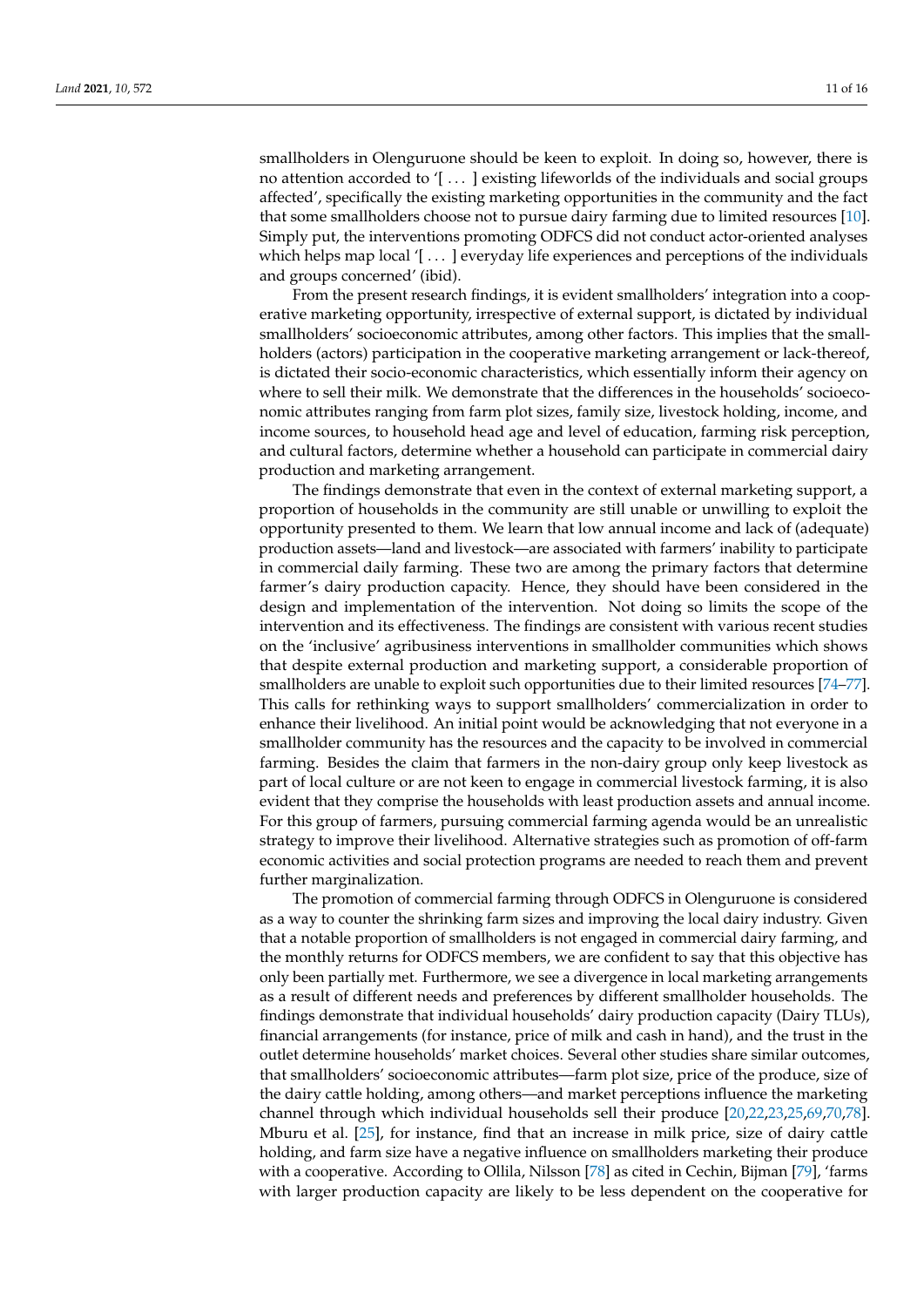market access and, therefore, less willing to be loyal when they see short-term economic benefits outside'. This corroborates the present research findings; specifically with respect to farmers marketing their milk with Brookside. These findings suggest that the cooperative is characteristically an option for farmers in the middle in terms of production capacity (resource level) in the community—not for the poorest nor the most well-off.

The problem of mistrust towards ODFCS is not a new issue affecting cooperatives membership in Kenya. As reported by Wanyama [\[80\]](#page-14-25), incidences of mismanagement and corruption within cooperatives date back to the 1990s following the 1997 Cooperative Societies Act that 'empowered the members to be responsible for the running of their own cooperatives, through elected management committees'. Notwithstanding the Act amendment in 2004 that gave the state the mandate to regulate cooperatives in the country, many related challenges persist, including poor financial management, leadership and governance, and political interference [\[80](#page-14-25)[–82\]](#page-14-26). It seems these issues remain a concern even in the context of donor funded cooperatives such as ODFCS where some local smallholders highlight a lack of transparency with respect to financial management (deductions). The mistrust towards ODFCS highlights the risk perception some farmers have towards this marketing arrangement. The same applies to the finding that some farmers find brokers unreliable and inconsistent. The farmers' perception of the market, therefore, brings an additional dimension to diversity in the community that has an influence on the market channel to which individual households' lean.

Irrespective of the outlined motivations against ODFCS membership, our findings demonstrate that to a certain extent, the cooperative serves an important role in the local commercial dairy industry. Through collective marketing, smallholders working with ODFCS can collectively access subsidized input and services to enhance their production, at a convenient repayment arrangement: the checkoff system. Such an opportunity is not available to farmers supplying milk to Brookside or brokers should they need it. In addition, ODFCS's linkage to Happy Cow, ensures farmers unable to supply milk to a formal channel such as Brookside can still participate and benefit from the formal dairy market through the cooperative arrangement. Nevertheless, given how low the average milk volumes supplied by ODFCS members, the impact of the cooperative to local livelihoods remains highly limited. The little local contribution of ODFCS in Olenguruone implies that the cooperative members may adversely incorporated in the dairy commercial value chain [\[83,](#page-14-27)[84\]](#page-15-0). Combined with the fact that the ODFCS does not reach the most resource poor, the approach and/or the level of support to smallholders may need rethinking.

Cooperatives thrive on volumes, which is the reason they are promoted as a collective effort necessary among smallholders to achieve economies of scale [\[85\]](#page-15-1). By failing in attracting those with relatively higher production capacity, ODFCS is unlikely to regularly collect volumes that are critical for growth. At the same time, it is crucial to acknowledge that one size does not fit all. The different marketing channels seem to cater for the diversity of marketing needs and priorities in Olenguruone's smallholder community. It would be unrealistic to expect that these needs and priorities can be met by one marketing channel. In this context, future interventions should consider multiple options to promote.

# **5. Conclusions**

The present study set out to explore the commercial farming orientation and inclination towards specific marketing arrangements based on individual smallholders' socioeconomic attributes. The findings demonstrate that even in the context of relatively close rural smallholder communities, there is a considerable level of heterogeneity in the households' socioeconomic characteristics that dictate farming systems and marketing arrangements. Indeed, individual smallholders' have agency towards participation in market-oriented production and specific marketing arrangements as determined by their unique farming situations—resources, payment systems, attitudes/risk perception, among others. Therefore, an analysis of individual smallholders' context vis-à-vis engagement in commercial farming and how to best meet their marketing needs in a manner that ad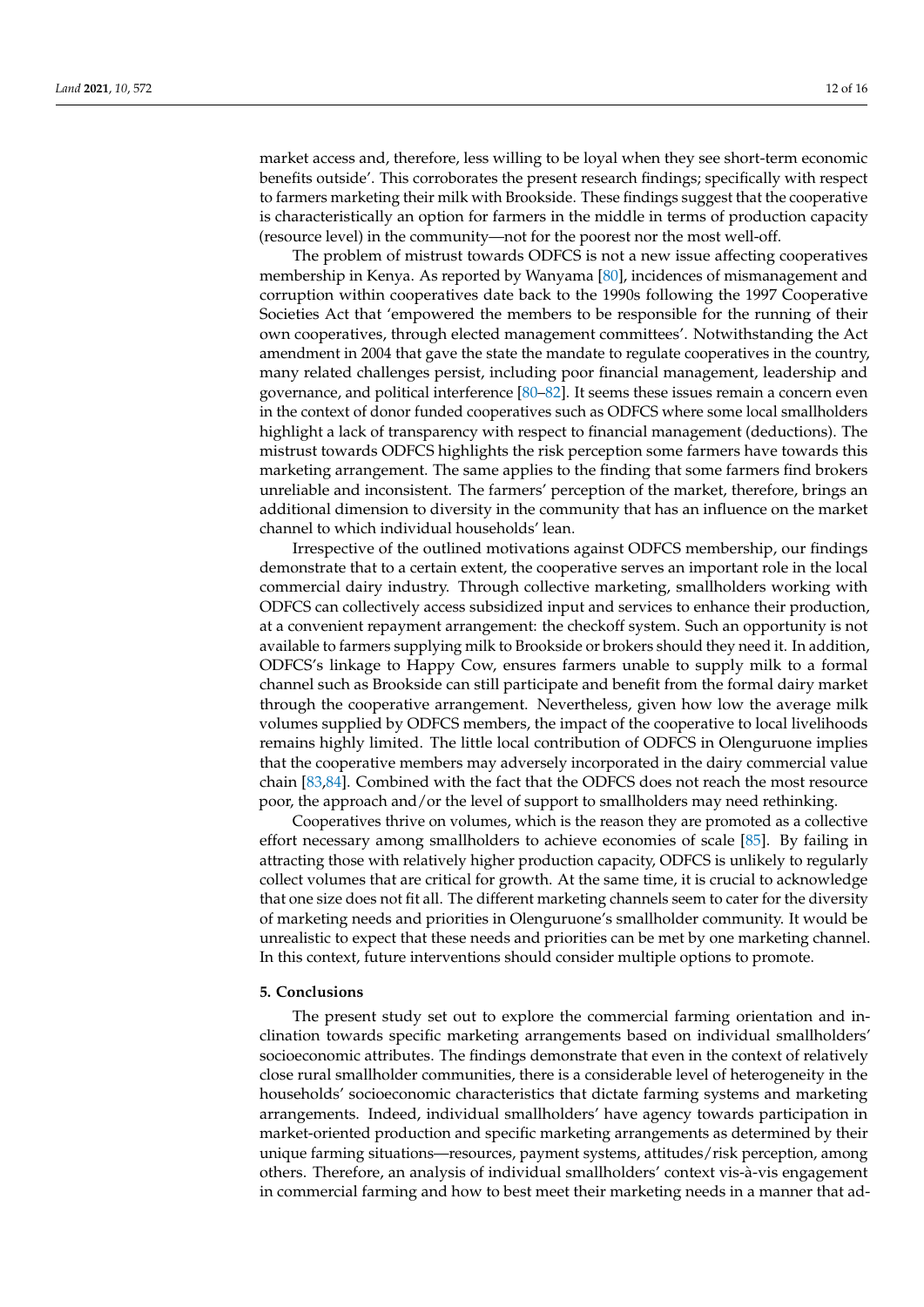vances their livelihoods is critical. Accordingly, those promoting the farmers' organizations such as cooperatives ought to acknowledge the presence of important diversity in local marketing needs and priorities emerging from the difference in socioeconomic attributes that characterize individual smallholder households.

**Author Contributions:** All authors made a significant contribution to the present manuscript preparation. J.W. was involved in conceptualization, data collection, data analyses and drafting the article. E.M. and A.C.M.v.W. were supervisors and collaborators of this project, aided in reviewing the manuscript. All authors have read and agreed to the published version of the manuscript.

**Funding:** This work was financed by the Netherlands Organization for Scientific Research—NWO-WOTRO, (Grant number W 08.250.206). It is a part of the Follow the Food research project by Utrecht University and partners that assesses the contribution of inclusive agribusiness to local food security in Africa.

**Informed Consent Statement:** An informed concept was obtained from all participants of this study prior to their involvement.

**Data Availability Statement:** Data are available upon request from the corresponding author, [J.W.].

**Conflicts of Interest:** The authors declare no conflict of interest.

#### **References**

- <span id="page-12-0"></span>1. Gollin, D. *Smallholder Agriculture in Africa*; International Institute for Environment and Development: London, UK, 2014.
- <span id="page-12-1"></span>2. Hazell, P.B.; Poulton, C.; Wiggins, S.; Dorward, A. *The Future of Small Farms for Poverty Reduction and Growth*; International Food Policy Research Institute: Washington, DC, USA, 2007; Volume 42.
- <span id="page-12-2"></span>3. Abafita, J.; Atkinson, J.; Kim, C. Smallholder commercialization in Ethiopia: Market orientation and participation. *Int. Food Res. J.* **2016**, *23*, 1797.
- <span id="page-12-3"></span>4. Olwande, J.; Smale, M.; Mathenge, M.K.; Place, F.; Mithöfer, D. Agricultural marketing by smallholders in Kenya: A comparison of maize, kale and dairy. *Food Policy* **2015**, *52*, 22–32. [\[CrossRef\]](http://doi.org/10.1016/j.foodpol.2015.02.002)
- <span id="page-12-4"></span>5. Abate, G.T.; Francesconi, G.N.; Getnet, K. Impact of Agricultural Coopeartives on smallholders' Technical Efficiency: Empirical Evidence from Ethiopia. *Ann. Public Coop. Econ.* **2014**, *85*, 257–286. [\[CrossRef\]](http://doi.org/10.1111/apce.12035)
- <span id="page-12-5"></span>6. Shiferaw, B.; Hellin, J.; Muricho, G. Improving market access and agricultural productivity growth in Africa: What role for producer organizations and collective action institutions? *Food Secur.* **2011**, *3*, 475–489. [\[CrossRef\]](http://doi.org/10.1007/s12571-011-0153-0)
- <span id="page-12-6"></span>7. Kydd, J.; Dorward, A. Implications of market and coordination failures for rural development in least developed countries. *J. Int. Dev.* **2004**, *16*, 951–970. [\[CrossRef\]](http://doi.org/10.1002/jid.1157)
- <span id="page-12-7"></span>8. McDonald, R.; Macken-Walsh, A. An actor-oriented approach to understanding dairy farming in a liberalised regime: A case study of Ireland's New Entrants' Scheme. *Land Use Policy* **2016**, *58*, 537–544. [\[CrossRef\]](http://doi.org/10.1016/j.landusepol.2016.08.025)
- <span id="page-12-8"></span>9. Long, N. Agency and constraint, perceptions and practices: A theoretical position. In *Images and Realities of Rural Life: Wageningen Perspectives on Rural Transformations*; Van Gorcum: Wageningen, The Netherlands, 1997; pp. 1–20.
- <span id="page-12-9"></span>10. Long, N. *Development Sociology: Actor Perspectives*; Routledge: London, UK, 2001.
- <span id="page-12-10"></span>11. Hebinck, P.; den Ouden, J.; Verschoor, G. Past, present and future: Long's actor-oriented approach at the interface. In *Resonances and Dissonances in Development: Actors, Networks and Cultural Repertoires*; Royal Van Gorcum BV: Assen, The Netherlands, 2001; pp. 1–16.
- <span id="page-12-11"></span>12. Chamberlain, W.; Anseeuw, W. Inclusive businesses in agriculture: Defining the concept and its complex and evolving partnership structures in the field. *Land Use Policy* **2019**, *83*, 308–322. [\[CrossRef\]](http://doi.org/10.1016/j.landusepol.2019.02.008)
- <span id="page-12-12"></span>13. Likoko, E.; Kini, J. Inclusive business—A business approach to development. *Curr. Opin. Environ. Sustain.* **2017**, *24*, 84–88. [\[CrossRef\]](http://doi.org/10.1016/j.cosust.2017.03.001)
- <span id="page-12-13"></span>14. Markelova, H.; Mwangi, E. Collective Action for Smallholder Market Access: Evidence and Implications for Africa. *Rev. Policy Res.* **2010**, *27*, 621–640. [\[CrossRef\]](http://doi.org/10.1111/j.1541-1338.2010.00462.x)
- 15. Shepherd, A. *Approaches to Linking Producers to Markets: A review of experiences to date*; Food & Agriculture Organization: Rome, Italy, 2007; Volume 13.
- <span id="page-12-14"></span>16. Markelova, H.; Meinzen-Dick, R.; Hellin, J.; Dohrn, S. Collective action for smallholder market access. *Food Policy* **2009**, *34*, 1–7. [\[CrossRef\]](http://doi.org/10.1016/j.foodpol.2008.10.001)
- <span id="page-12-15"></span>17. Trebbin, A. Linking small farmers to modern retail through producer organizations—Experiences with producer companies in India. *Food Policy* **2014**, *45*, 35–44. [\[CrossRef\]](http://doi.org/10.1016/j.foodpol.2013.12.007)
- <span id="page-12-16"></span>18. Meier zu Selhausen, F. What determines women's participation in collective action? Evidence from a western Ugandan coffee cooperative. *Fem. Econ.* **2016**, *22*, 130–157. [\[CrossRef\]](http://doi.org/10.1080/13545701.2015.1088960)
- <span id="page-12-17"></span>19. Bijman, J.; Doorneweert, B. Collective Entrepreneurship and the Producer-Owned Co-operative. *J. Co-Oper. Stud.* **2010**, *43*, 5–16.
- <span id="page-12-18"></span>20. Jitmun, T.; Kuwornu, J.K.; Datta, A.; Anal, A.K. Factors influencing membership of dairy cooperatives: Evidence from dairy farmers in Thailand. *J. Co-Oper. Organ. Manag.* **2020**, *8*, 100109. [\[CrossRef\]](http://doi.org/10.1016/j.jcom.2020.100109)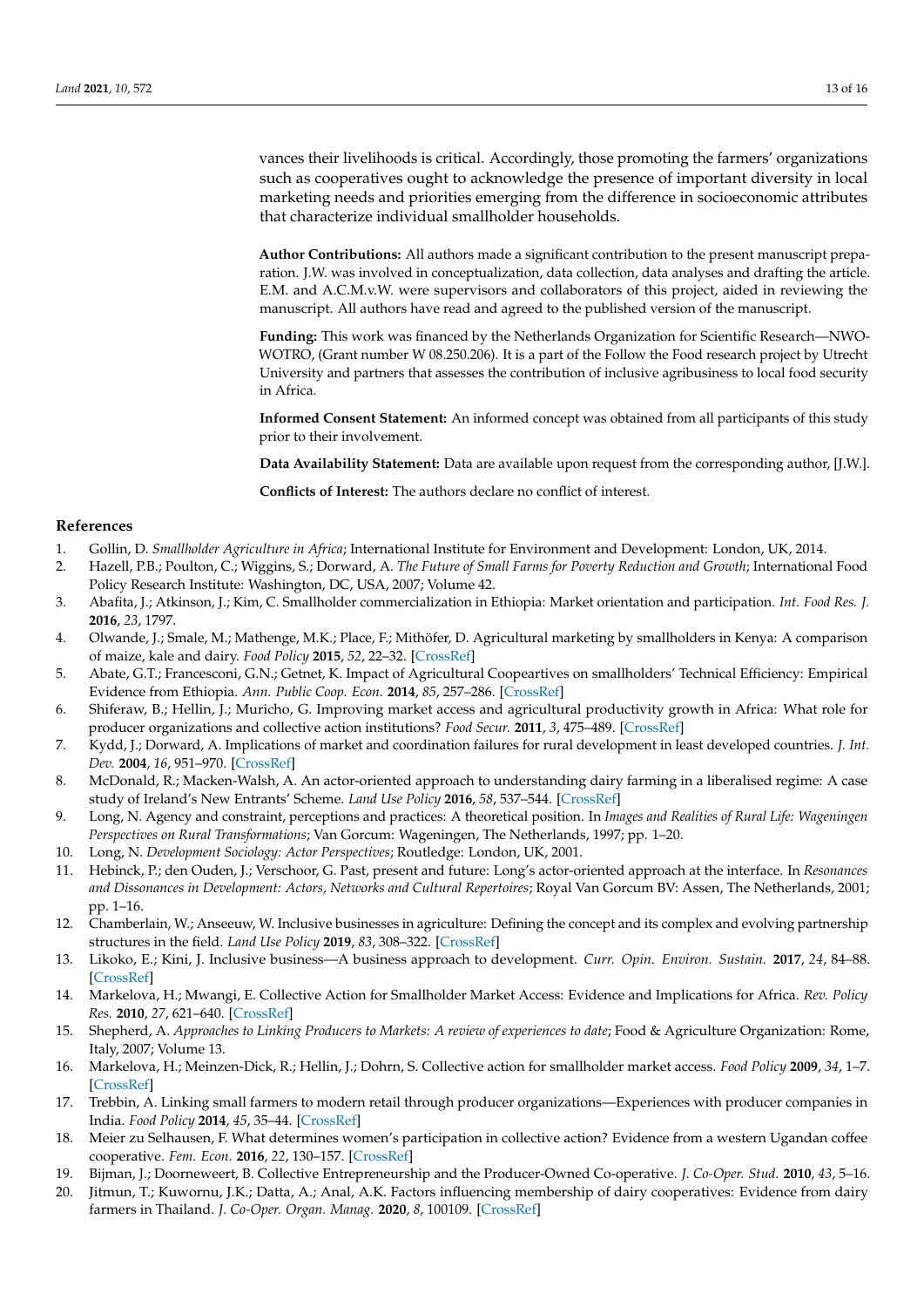- 21. Fischer, E.; Qaim, M. Smallholder Farmers and Collective Action: What Determines the Intensity of Participation? *J. Agric. Econ.* **2014**, *65*, 683–702. [\[CrossRef\]](http://doi.org/10.1111/1477-9552.12060)
- <span id="page-13-0"></span>22. Ates, H.C.; Terin, M. Farmers perceptions of farmer organizations in rural areas. *Afr. J. Bus. Manag.* **2011**, *5*, 179–186.
- <span id="page-13-1"></span>23. Kumar, A.; Mishra, A.K.; Saroj, S.; Joshi, P. Impact of traditional versus modern dairy value chains on food security: Evidence from India's dairy sector. *Food Policy* **2019**, *83*, 260–270. [\[CrossRef\]](http://doi.org/10.1016/j.foodpol.2019.01.010)
- 24. Tolno, E.; Kobayashi, H.; Ichizen, M.; Esham, M.; Balde, B.S. Economic Analysis of the Role of Farmer Organizations in Enhancing Smallholder Potato Farmers' Income in Middle Guinea. *J. Agric. Sci.* **2015**, *7*. [\[CrossRef\]](http://doi.org/10.5539/jas.v7n3p123)
- <span id="page-13-2"></span>25. Mburu, L.M.; Wakhungu, J.; Gitu, K. Determinants of smallholder dairy farmers' adoption of various milk marketing channels in Kenya highlands. *Livest. Res. Rural. Dev.* **2007**, *19*.
- <span id="page-13-3"></span>26. Vanlauwe, B.; Coyne, D.; Gockowski, J.; Hauser, S.; Huising, J.; Masso, C.; Nziguheba, G.; Schut, M.; Van Asten, P. Sustainable intensification and the African smallholder farmer. *Curr. Opin. Environ. Sustain.* **2014**, *8*, 15–22. [\[CrossRef\]](http://doi.org/10.1016/j.cosust.2014.06.001)
- 27. Van der Ploeg, J.D.; Ventura, F. Heterogeneity reconsidered. *Curr. Opin. Environ. Sustain.* **2014**, *8*, 23–28. [\[CrossRef\]](http://doi.org/10.1016/j.cosust.2014.07.001)
- <span id="page-13-5"></span>28. Bowman, M.S.; Zilberman, D. Economic Factors Affecting Diversified Farming Systems. *Ecol. Soc.* **2013**, *18*. [\[CrossRef\]](http://doi.org/10.5751/ES-05574-180133)
- <span id="page-13-4"></span>29. Berkhout, E.D.; Schipper, R.A.; Kuyvenhoven, A.; Coulibaly, O. Does heterogeneity in goals and preferences affect efficiency? A case study of farm households in northern Nigeria. *Agric. Econ.* **2010**, *41*, 265–273. [\[CrossRef\]](http://doi.org/10.1111/j.1574-0862.2010.00449.x)
- <span id="page-13-6"></span>30. Knowler, D.; Bradshaw, B. Farmers' adoption of conservation agriculture: A review and synthesis of recent research. *Food Policy* **2007**, *32*, 25–48. [\[CrossRef\]](http://doi.org/10.1016/j.foodpol.2006.01.003)
- <span id="page-13-7"></span>31. McCann, E.; Sullivan, S.; Erickson, D.; De Young, R. Environmental Awareness, Economic Orientation, and Farming Practices: A Comparison of Organic and Conventional Farmers. *Environ. Manag.* **1997**, *21*, 747–758. [\[CrossRef\]](http://doi.org/10.1007/s002679900064)
- <span id="page-13-8"></span>32. Wambu, W. KCC was a Breeding Ground for Politicians. 2017. Available online: [https://www.standardmedia.co.ke/article/2001](https://www.standardmedia.co.ke/article/2001244229/kcc-was-a-breeding-ground-for-politicians) [244229/kcc-was-a-breeding-ground-for-politicians](https://www.standardmedia.co.ke/article/2001244229/kcc-was-a-breeding-ground-for-politicians) (accessed on 14 May 2019).
- <span id="page-13-9"></span>33. Bebe, B.; Udo, H.; Thorpe, W. Development of Smallholder Dairy Systems in the Kenya Highlands. *Outlook Agric.* **2002**, *31*, 113–120. [\[CrossRef\]](http://doi.org/10.5367/000000002101293958)
- <span id="page-13-10"></span>34. Muriuki, H.; Omore, A.; Hooton, N.; Waithaka, M.; Ouma, R.; Staal, S.J.; Odhiambo, P. *The Policy Environment in the Kenya Dairy Sub-Sector: A Review*; Smallholder Dairy (Research and Development) Project: Nairobi, Kenya, 2003.
- <span id="page-13-11"></span>35. Leksmono, C.; Young, J.; Hooton, N.; Muriuki, H.; Romney, D. *Informal Traders Lock Horns with the Formal Milk Industry: The Role of Research in Pro-Poor Dairy Policy Shift in Kenya*; Working Paper 266; Overseas Development Institute and International Livestock Research Institute: London, UK, 2006.
- <span id="page-13-12"></span>36. Mbogoh, S.G.; Ochuonyo, J.B. Kenyaxs dairy industry: The marketing system and the marketing and pricing policies for fresh milk. In *Dairy Marketing in Sub-Saharan Africa*; Ray, B., Senait, S., Eds.; International Livestock Centre for Africa (ILCA): Addis Ababa, Ethiopia, 1992.
- <span id="page-13-13"></span>37. *Dairy Development in Sub-Saharan Africa: A study of Issues and Options*; World Bank: Washington, DC, USA, 1989.
- <span id="page-13-14"></span>38. Anteneh, A.; Sandford, S.; Anteneh, B. *Policy, Finance and Technology in Livestock Development in Sub-Saharan Africa: Some Critical Issues*; ILCA bulletin: Addis Ababa, Ethiopia, 1988; Volume 31, pp. 2–13.
- <span id="page-13-15"></span>39. Nelson, R.E.; Johnson, S.D. Entrepreneurship education as a strategic approach to economic growth in Kenya. *J. Ind. Teach. Educ.* **1997**, *35*, 7–21.
- <span id="page-13-16"></span>40. Government of Kenya. *The National Dairy Development Policy. Towards a Competitive and Sustainable Dairy Industry for Economic Growth in the 21st Century and Beyond*; Government of Kenya: Nairobi, Kenya, 2013.
- <span id="page-13-17"></span>41. Rademaker, C.J.; Omedo Bebe, B.; van der Lee, J.; Kilelu, C.; Tonui, C. *Sustainable Growth of the Kenyan Dairy Sector: A Quick Scan of Robustness, Reliability and Resilience*; Wageningen University & Research; Wageningen Livestock Research: Wageningen, The Netherlands, 2016.
- <span id="page-13-18"></span>42. Government of Kenya. *Annual Report and Financial Statement for the Year Ended June 30, Kenya Dairy Board*; Government of Kenya: Nairobi, Kenya, 2014.
- <span id="page-13-19"></span>43. Food and Agriculture Organization of the United Nations. Livestock and Livelihoods Spotlight. In *Cattle and Poultry in Kenya*; Food and Agriculture Organization of the United Nations: Rome, Italy, 2018.
- <span id="page-13-20"></span>44. Government of Kenya. *County Summaries For Livestock Products For Year Kenya*; National Bureau Of Statistics (KNBS); Government of Kenya: Nairobi, Kenya, 2016.
- <span id="page-13-21"></span>45. USAID-KAVES. *Dairy Value Chain Analysis*; USAID-KAVES: Nairobi, Kenya, 2014.
- <span id="page-13-22"></span>46. Muriuki, H. *Dairy Development in Kenya*; Food and Agriculture Organization of the United Nations: Rome, Italy, 2011.
- 47. Kurwijila, L.R.; Bennett, A. *Dairy Development Institutions in East Africa: Lessons Learned and Options*; Food and Agriculture Organization of the United Nations: Rome, Italy, 2011.
- <span id="page-13-23"></span>48. TechnoServe. The Dairy Value Chain in Kenya. In *Report for the East Africa Dairy Development Program*; TechnoServe: Nairobi, Kenya, 2008.
- <span id="page-13-24"></span>49. Mburu, G.N. *Factors Affecting Production of Dairy Products in Kenya: A Case of Co-Operative Societies in Kiambu County*; KCA University: Nairobi, Kenya, 2016.
- <span id="page-13-25"></span>50. Bingi, S.; Tondel, F. *Recent Developments in the Dairy Sector in Eastern Africa: Towards a Regional Policy Framework for Value Chain Development.*; Briefing Note; Economic Centre for Development Policy Management: Maastricht, The Netherlands, 2015.
- <span id="page-13-26"></span>51. Milk Producers Groups. Kenya Dairy Board. 2020. Available online: <https://www.kdb.go.ke/milk-producers-groups/> (accessed on 30 August 2020).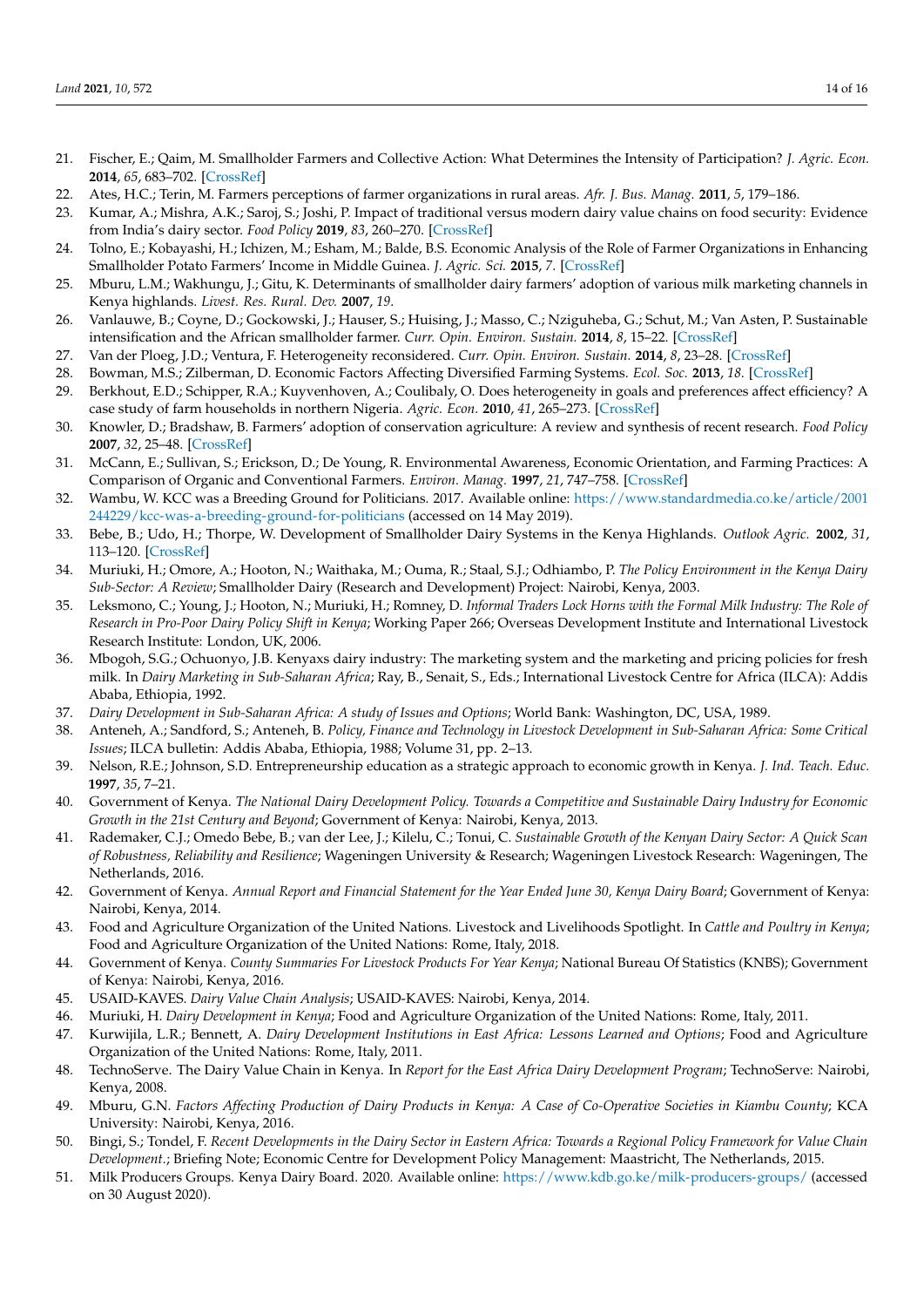- <span id="page-14-0"></span>52. Ettema, F. *Dairy Development in Kenya*; SNV: Nairobi, Kenya, 2015.
- <span id="page-14-1"></span>53. SNV. KMDP-II: From Aid to Trade. 2019. Available online: <http://www.snv.org/project/kmdp-ii-aid-trade> (accessed on 14 May 2019).
- 54. Solidaridad. Climate-Smart Dairy in Africa: From Subsistence to Entrepreneurship 2018. Available online: [https://www.](https://www.solidaridadnetwork.org/news/climate-smart-dairy-in-africa-from-subsistence-to-entrepreneurship) [solidaridadnetwork.org/news/climate-smart-dairy-in-africa-from-subsistence-to-entrepreneurship](https://www.solidaridadnetwork.org/news/climate-smart-dairy-in-africa-from-subsistence-to-entrepreneurship) (accessed on 14 May 2019).
- <span id="page-14-2"></span>55. *The East Africa Dairy Development Project, Phase II (EADD II)*; Annual Report; Heifer International: Little Rock, Arkansas, 2015.
- <span id="page-14-4"></span><span id="page-14-3"></span>56. HC. About Us. Happy Cow 2020. Available online: <https://happycowkenya.com/about-us/> (accessed on 2 September 2020). 57. Molenaar, J.W.; Blackmore, E. *Evaluation of the Kenya Market-Led Dairy Programme II (KMDP II)*; Aidenvironment: Amsterdam, The
- Netherlands, 2015.
- <span id="page-14-5"></span>58. De Jong, M.J.; van der Lee, J.; Makoi, N.F. *Kenya Market-led Development Program. Strategic Review Report*; SNV: Nairobi, Kenya, 2016.
- <span id="page-14-6"></span>59. Rademaker, I.F.; Koech, R.K.; Jansen, A.; van der Lee, J. *Smallholder Dairy Value Chain Interventions: The Kenya Market-Led Dairy Programme (KMDP)—Status Report*; Wageningen UR (University & Research) Centre for Development Innovation: Wageningen, The Netherlands, 2016.
- <span id="page-14-7"></span>60. BD. Brookside Calls for Action Against Milk Adulteration 2016. Available online: [https://www.businessdailyafrica.com/](https://www.businessdailyafrica.com/Corporate-News/Brookside-urges-stern-action-against-milk-adulteration/-/539550/3132452/-/fbokwjz/-/index.html) [Corporate-News/Brookside-urges-stern-action-against-milk-adulteration/-/539550/3132452/-/fbokwjz/-/index.html](https://www.businessdailyafrica.com/Corporate-News/Brookside-urges-stern-action-against-milk-adulteration/-/539550/3132452/-/fbokwjz/-/index.html) (accessed on 14 May 2019).
- <span id="page-14-8"></span>61. Yin, R.K. *Case Study Research: Design and Methods*; Sage Publications: Beverly Hills, CA, USA, 1984.
- <span id="page-14-9"></span>62. Creswell, J.W.; Clark, V.L.P. *Designing and Conducting Mixed Methods Research*; Sage Publications: Beverly Hills, CA, USA, 2017.
- <span id="page-14-10"></span>63. Zainal, Z. Case study as a research method. *J. Kemanus.* **2007**, *5*, 1–6.
- <span id="page-14-11"></span>64. Beyene, A.; Gibbon, D.; Haile, M. Heterogeneity in land resources and diversity in farming practices in Tigray, Ethiopia. *Agric. Syst.* **2006**, *88*, 61–74. [\[CrossRef\]](http://doi.org/10.1016/j.agsy.2005.06.004)
- <span id="page-14-12"></span>65. Quinlan, R.J.; Rumas, I.; Naisikye, G.; Quinlan, M.B.; Yoder, J. Searching for symbolic value of cattle: Tropical livestock units, market price, and cultural value of Maasai livestock. *Ethnobiol. Lett.* **2016**, *7*, 76–86. [\[CrossRef\]](http://doi.org/10.14237/ebl.7.1.2016.621)
- <span id="page-14-13"></span>66. Njuki, J.; Poole, J.; Johnson, J.; Baltenweck, I.; Pali, P.N.; Lokman, Z.; Mburu, S. *Gender, Livestock and Livelihood Indicators. Version 2*; International Livestock Research Institute: Nairobi, Kenya, 2011.
- <span id="page-14-14"></span>67. Jahnke, H.E. *Livestock Production Systems and Livestock Development in Tropical Africa*; Kieler Wissenschaftsverlag Vauk: Kiel, Germany, 1982; Volume 35.
- <span id="page-14-15"></span>68. Zheng, S.; Wang, Z.; Awokuse, T.O. Determinants of producers' participation in agricultural cooperatives: Evidence from Northern China. *Appl. Econ. Perspect. Policy* **2012**, *34*, 167–186. [\[CrossRef\]](http://doi.org/10.1093/aepp/ppr044)
- <span id="page-14-17"></span>69. Fischer, E.; Qaim, M. Linking smallholders to markets: Determinants and impacts of farmer collective action in Kenya. *World Dev.* **2012**, *40*, 1255–1268. [\[CrossRef\]](http://doi.org/10.1016/j.worlddev.2011.11.018)
- <span id="page-14-16"></span>70. Bernard, T.; Spielman, D.J. Reaching the rural poor through rural producer organizations? A study of agricultural marketing cooperatives in Ethiopia. *Food Policy* **2009**, *34*, 60–69. [\[CrossRef\]](http://doi.org/10.1016/j.foodpol.2008.08.001)
- <span id="page-14-18"></span>71. Starkweather, J.; Moske, A.K. Multinomial Logistic Regression 2011. Available online: [https://it.unt.edu/sites/default/files/](https://it.unt.edu/sites/default/files/mlr_jds_aug2011.pdf) [mlr\\_jds\\_aug2011.pdf](https://it.unt.edu/sites/default/files/mlr_jds_aug2011.pdf) (accessed on 16 August 2018).
- <span id="page-14-19"></span>72. Valentinov, V. Why are cooperatives important in agriculture? An organizational economics perspective. *J. Inst. Econ.* **2007**, *3*, 55–69. [\[CrossRef\]](http://doi.org/10.1017/S1744137406000555)
- <span id="page-14-20"></span>73. Deininger, K. Collective agricultural production: A solution for transition economies? *World Dev.* **1995**, *23*, 1317–1334. [\[CrossRef\]](http://doi.org/10.1016/0305-750X(95)00044-D)
- <span id="page-14-21"></span>74. Wangu, J.; Mangnus, E.; van Westen, A. Limitations of Inclusive Agribusiness in Contributing to Food and Nutrition Security in a Smallholder Community. A Case of Mango Initiative in Makueni County, Kenya. *Sustainability* **2020**, *12*, 5521. [\[CrossRef\]](http://doi.org/10.3390/su12145521)
- 75. Gebru, K.M.; Rammelt, C.; Leung, M.; Zoomers, A.; van Westen, G. Inclusive malt barley business and household food security in Lay Gayint district of northern Ethiopia. *Food Secur.* **2019**, *11*, 953–966. [\[CrossRef\]](http://doi.org/10.1007/s12571-019-00939-6)
- 76. Tobin, D.; Glenna, L.; Devaux, A. Pro-poor? Inclusion and exclusion in native potato value chains in the central highlands of Peru. *J. Rural. Stud.* **2016**, *46*, 71–80. [\[CrossRef\]](http://doi.org/10.1016/j.jrurstud.2016.06.002)
- <span id="page-14-22"></span>77. Bacon, C.M.; Sundstorm, W.A.; Gomez, M.E.F.; Mendez, V.E.; Santos, R.; Goldoftas, B.; Dougherty, I. Explaining the 'hungry farmer paradox': Smallholders and fair trade cooperatives navigate seasonality and change in Nicaragua's corn and coffee markets. *Glob. Environ. Chang.* **2014**, *25*, 133–149. [\[CrossRef\]](http://doi.org/10.1016/j.gloenvcha.2014.02.005)
- <span id="page-14-23"></span>78. Ollila, P.; Nilsson, J.; von Brömssen, C. Characteristics of membership in agricultural cooperatives. In Proceedings of the International Conference "Cooperative Responses and Global Challenges", Berlin, Germany, 21–23 March 2012.
- <span id="page-14-24"></span>79. Cechin, A.; Bijman, J.; Pascucci, S.; Zylbersztajn, D.; Omta, O. Drivers of pro-active member participation in agricultural cooperatives: Evidence from brazil. *Ann. Public Coop. Econ.* **2013**, *84*, 443–468. [\[CrossRef\]](http://doi.org/10.1111/apce.12023)
- <span id="page-14-25"></span>80. Wanyama, F.O. *Surviving Liberalization: The Cooperative Movement in Kenya*; International Labour Organization: Geneva, Switzerland, 2009.
- 81. Njiru, M.N. *Factors Influencing Performance of Co-Operatives; A Case of Mbeere North Sub-County, Kenya*; University of Nairobi: Nairobi, Kenya, 2014.
- <span id="page-14-26"></span>82. Baka, L.O. The challenges facing co-operative societies in Kenya A case Study: Kenya Planter Co-operative Union (KPCU). *Public Policy Adm. Res.* **2013**, *3*, 32–44.
- <span id="page-14-27"></span>83. Hickey, S.; Du Toit, A. Adverse incorporation, social exclusion, and chronic poverty. In *Chronic Poverty*; Springer: Berlin/Heidelberg, Germany, 2013; pp. 134–159.